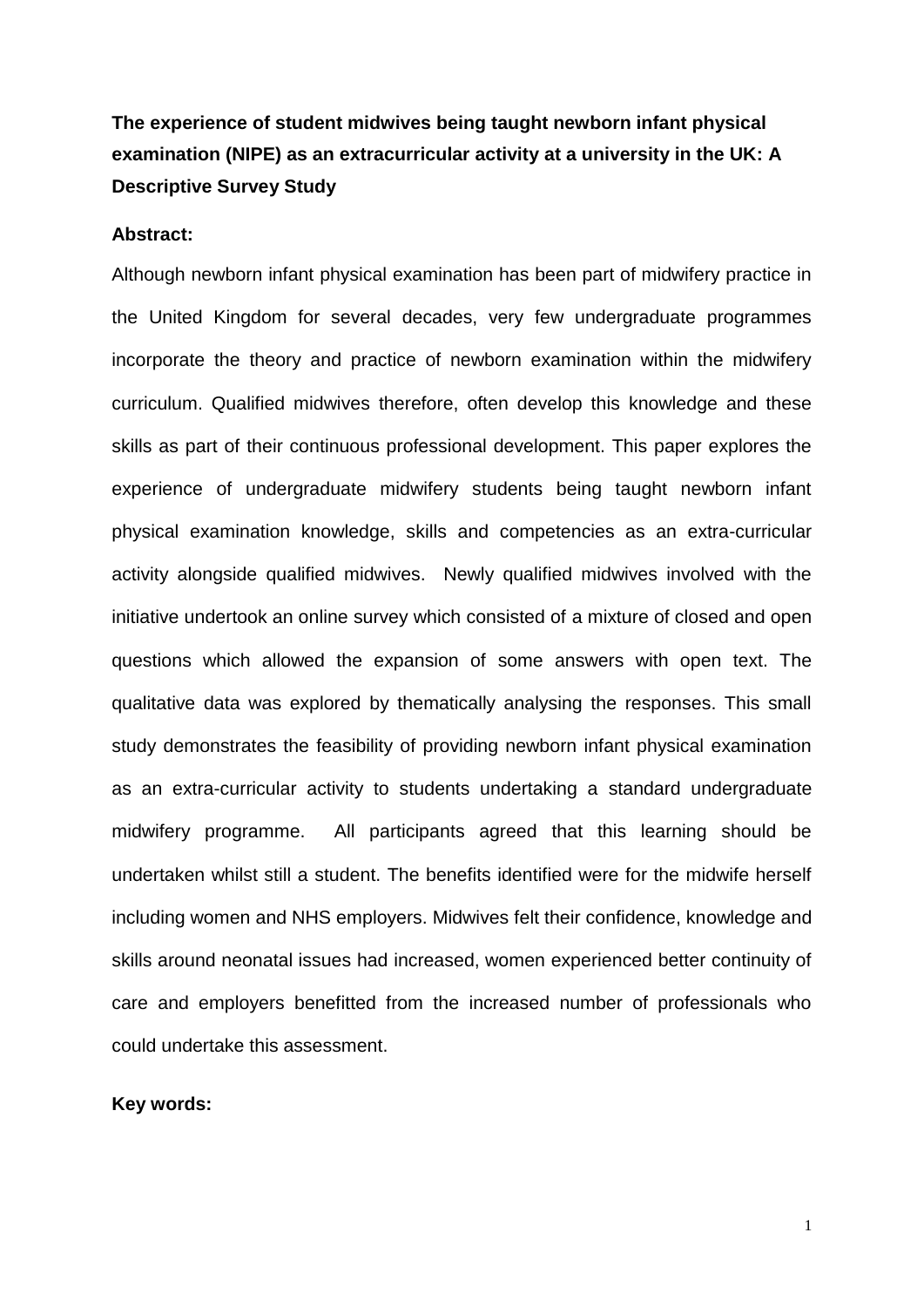Extra-curricular activity, newborn infant physical examination, student midwives, undergraduate midwifery curriculum

### **Introduction**

Although newborn infant physical examination (NIPE) has been part of midwifery practice in the United Kingdom (UK) for several decades, very few undergraduate midwifery programmes incorporate the theory and practice within the curriculum (Yearly et al. 2017) meaning that qualified midwives often develop the knowledge and skills as part of their continuous professional development (CPD).

This article explores the experience of undergraduate midwifery students being taught the NIPE knowledge, skills and competencies alongside qualified midwives, as an extracurricular activity (ECA) in a University in the South of England.

#### **Background:**

Examining the newborn soon after birth is an important aspect of the midwives' role (Nursing & Midwifery Council [NMC] 2015). The purpose is to exclude and/or identify any obvious anomalies and provide reassurance to parents about the wellbeing of their baby (National Institute for Health and Care Excellence [NICE], 2006). This initial check is usually performed by the midwife within an hour of the birth (NMC, 2015) and a second more detailed examination, often referred to as the 'medical' or 'discharge' examination (Hall and Elliman, 2006) but more recently, as NIPE (Public Health England [PHE], 2016), occurs between six and 72 hours (Davis and Elliman, 2008), This examination has more of a screening role offering a detailed scrutiny of the newborn infant in order detect less obvious adverse conditions in four main areas, the heart, hips, eyes and testes.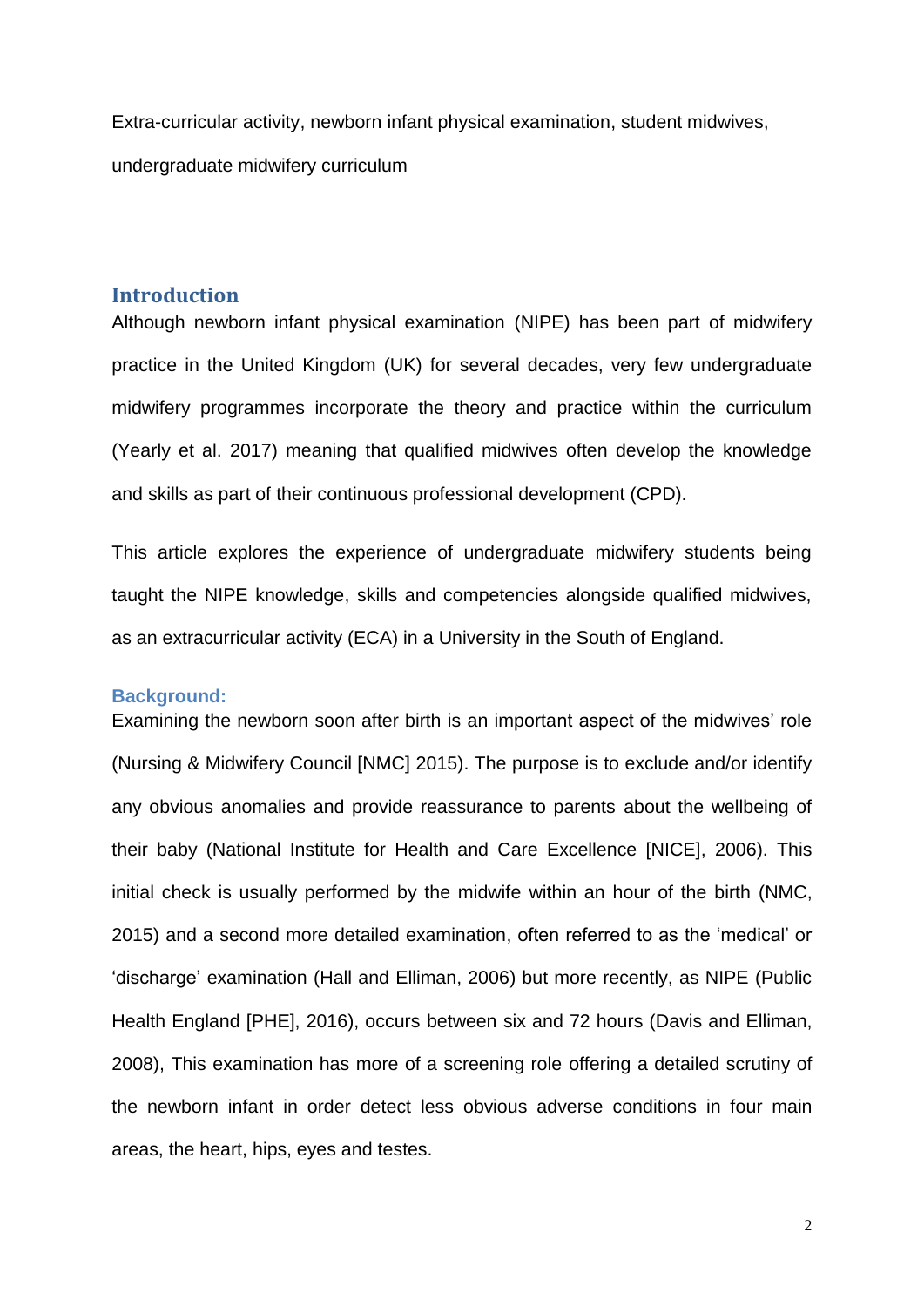In the UK NIPE was traditionally a doctor's role (Hall, 1999). However, with the reduction in junior doctor's hours (Townsend et al. 2004) traditional role boundaries became blurred, including who performed the NIPE (Lomax, 2001). Simultaneously, there were calls to improve continuity of midwifery care and carer for women (Department of Health [DOH], 1993; 2007). This coincided with a strong drive to reduce the medicalisation of childbirth and frame it more within a social model *(*Ireland and van Teijlingen, 2013*).* Following these initiatives, midwives became more involved in undertaking the NIPE, supporting the philosophy of care of placing the woman and her baby at the centre of midwifery practice (Davies, 2008).

Any extension to the role should also be supported by defined competencies and appropriate education and assessment, as well as be within the scope of practice of the midwife (NMC, 2009). The education and training of midwives to undertake NIPE safely and effectively has led to a number of universities in the UK to develop and deliver programmes for midwives to become competent in this role (Rogers et al. 2017).

#### **Lit review**

A review was undertaken to determine whether any studies outlining the provision of NIPE within pre and post registration midwifery modules had previously been explored. A search strategy was therefore designed to identify the relevant literature and the following databases were used: CINAHL Complete with full text and peer reviewed, Academic Search Ultimate, Science Direct, OVID, PubMed, Complementary Index and Google Scholar. Key search words and Boolean terms included, but not limited to: newborn examination, neonatal assessment, newborn infant physical examination, physical examination, infant, newborn AND midwifery, education, pre-registration, students, undergraduate, student role AND curriculum,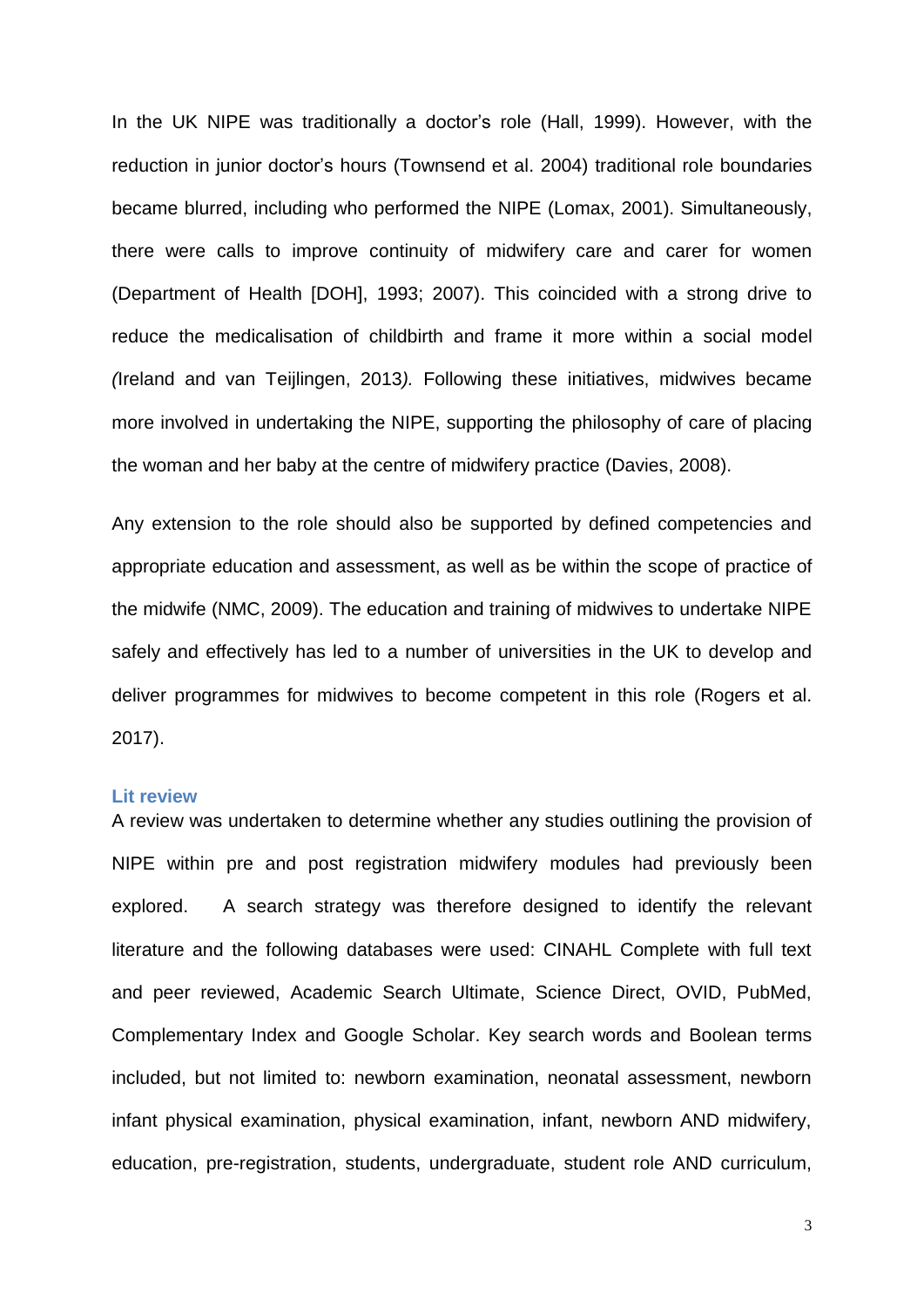skills, competencies. Various combinations of terms were utlised. Papers were included from the last 25 years as midwives began to examine newborn babies from 1995 onwards. Articles also had to be in the English language to ensure accurate interpretation of data by the researcher. Following screening over 10,000 articles were retrieved. Articles were excluded due to lack of relevance (for example, examination of piglets), repetition, not written in English or research that was just relevant to examination of the newborn in general. The final search revealed just five articles ranging from 2017-2019 (Jones and Furber, 2017; Rogers et al. 2017; Yearley et al. (2017); McDonald, 2018; Stanyer and Hopper 2019). One further unpublished survey from a trusted source (in main author's archive) was included as it surveyed higher institutions in England on their provision of training around examination of the newborn and was the first to do so (McFadden and Paterson 2005).

### **Post-registered training:**

Initially, programmes were set up to target midwives who had been practising for several years. McFadden and Paterson in 2005 undertook to establish the extent and type of training for midwives and nurses to perform routine examination of the newborn in England. An online questionnaire was developed and emailed to higher education institutes (HEIs) (n=27) who were identified as providing training for midwives to undertake this role. The final response rate was 13 with the researchers concluding there was a wide variation in the educational provision of the course, for example, what theoretical components were included, and how many examinations were required (McFadden and Paterson 2005). Similar findings were obtained within a more recent study undertaken by Rogers et al (2017) which aimed to assess the scope and practice of NIPE education across all HEI midwifery curricula in the UK.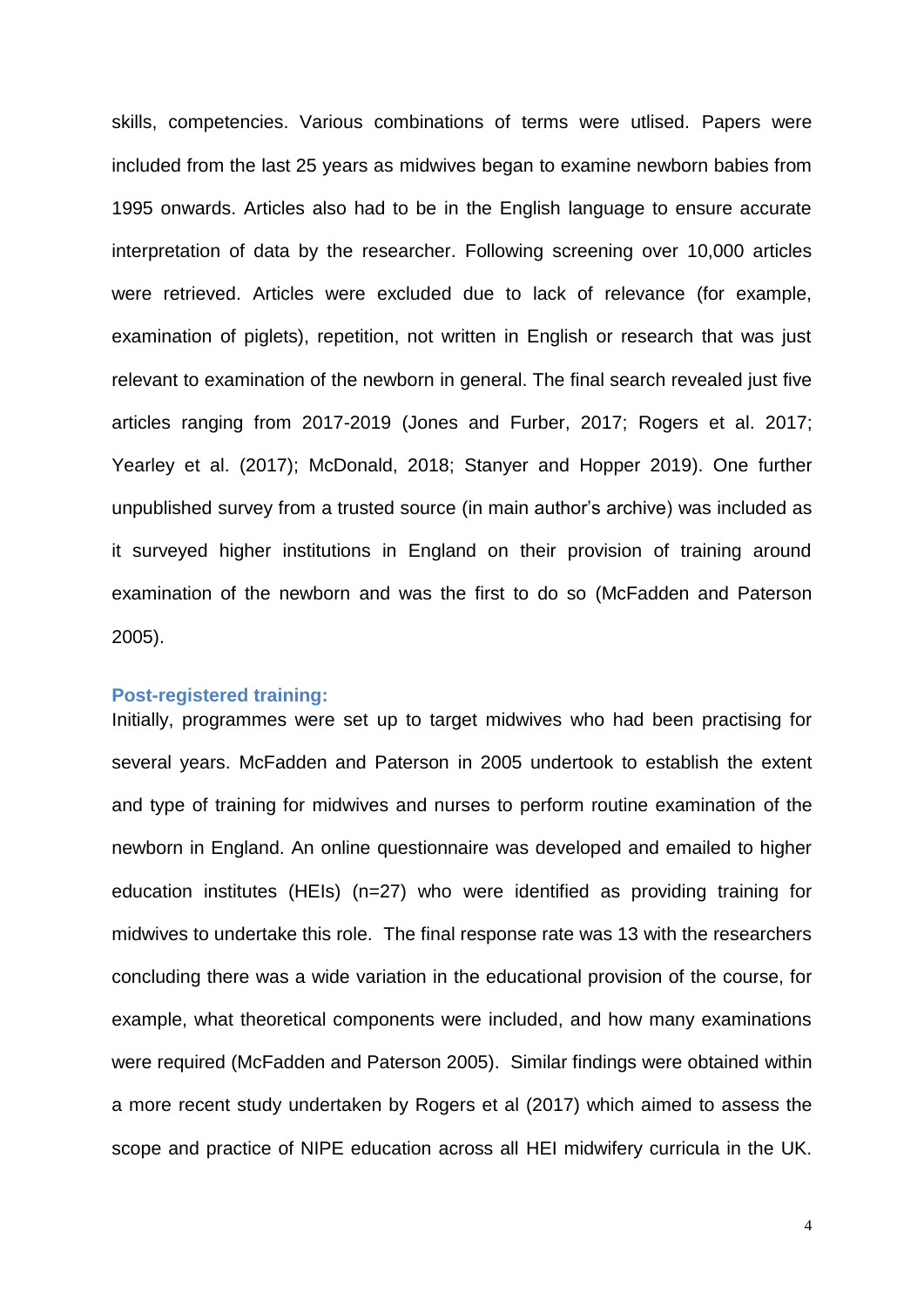Their results indicated that NIPE education for midwives is well-liked and fully established within post-registration modules, although again, variations existed in the length, content, assessment, levels of study and credits awarded (Rogers et al 2017). Both studies argue for the importance of a standardised NIPE programme across the UK.

#### **Pre-registered training:**

More recently, the NIPE knowledge and skills are slowly being incorporated into undergraduate midwifery programmes, a step which has already been taken by countries such as New Zealand and Australia (Midwifery Council of New Zealand, 2015; Stanyer and Hopper 2019). However, in Australia, students are required to have experience in undertaking 20 full examinations of a newborn infant but accreditation standards (Australian Nursing and Midwifery Accreditation Council, [ANMAC] 2014) do not specify whether these examinations incorporate aspects of NIPE such as examination of the hips, red reflex in the eyes and so on. Currently in the UK, as there is no national standard to mandate for the education of NIPE in the undergraduate programme (Stanyer and Hopper 2019), therefore different models are emerging, ranging from all the content being taught and assessed (Yearley et al. 2017; ) to one where only the theory and not the practice is taught, and some not at all (Jones and Furber, 2017).

Of the 58 educational institutions surveyed by Yearley et al. (2017), a quarter (25.0%) stated that NIPE training is included in the pre-registration midwifery programmes with 30% indicating they had no plans to integrate NIPE within the undergraduate curriculum. Despite the reported benefits (practice partners, commissioners, students and childbearing women) challenges were also highlighted,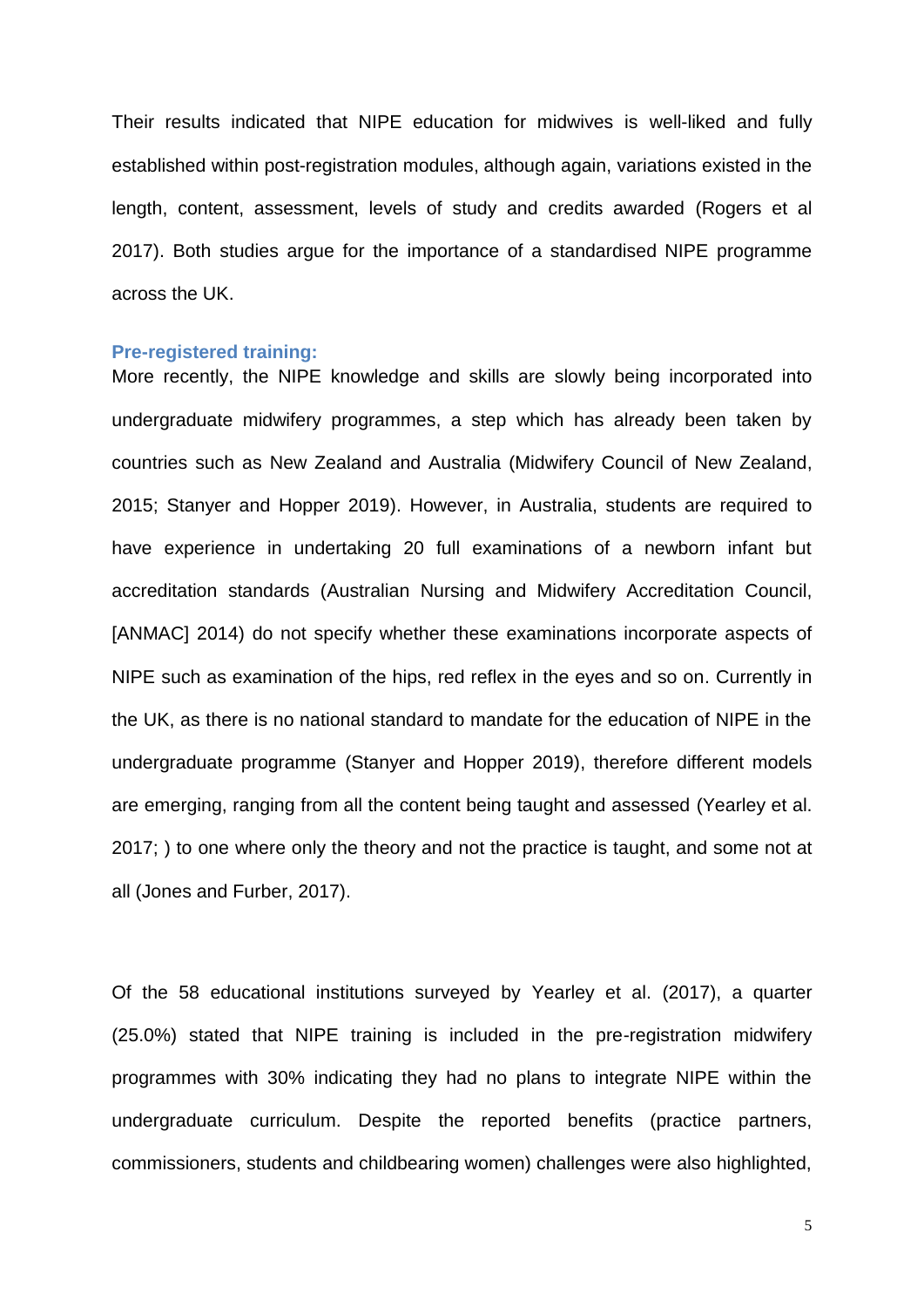such as resources and support for students within the practice placement areas (Yearley et al. 2017). Stanyer and Hopper's (2019) findings are comparable. Finally, McDonald's (2018) grounded theory study which explored factors that motivated midwives to undertake NIPE as a post registration midwifery course concluded that most participants who participated within the study agreed that NIPE training should be integral to the pre-registration midwifery curriculum. Integration at undergraduate level helps to dispel the notion that midwives need to be advanced or specialist practitioners to perform NIPE (Blake 2012, Jones and Furber, 2017).

In response to the general consensus identified in the literature that undergraduate midwifery students would benefit from receiving NIPE education and training before qualification, a university in the South of England explored two different models in an attempt to achieve this. The first was an innovative approach that supported a few students to complete the NIPE programme as an ECA with the aim to be fully qualified NIPE practitioners at the same time they completed their undergraduate programme. Teaching and learning took place alongside qualified practitioners who were accessing the programme as part of their continuous professional development (CPD). Local Heads of Midwifery were supportive of this initiative as it would potentially increase the number of NIPE examiners in the workforce without requiring releasing staff to attend a formal programme of learning. This study reports on the above model.

The second model was embedding the knowledge and skills within the undergraduate curriculum, but without any assessment of competence. The rationale for this model was due to the limited number of NIPE examiners in practice that would be required to assess a large cohort of students. An evaluation of this second model will be reported on in a further article.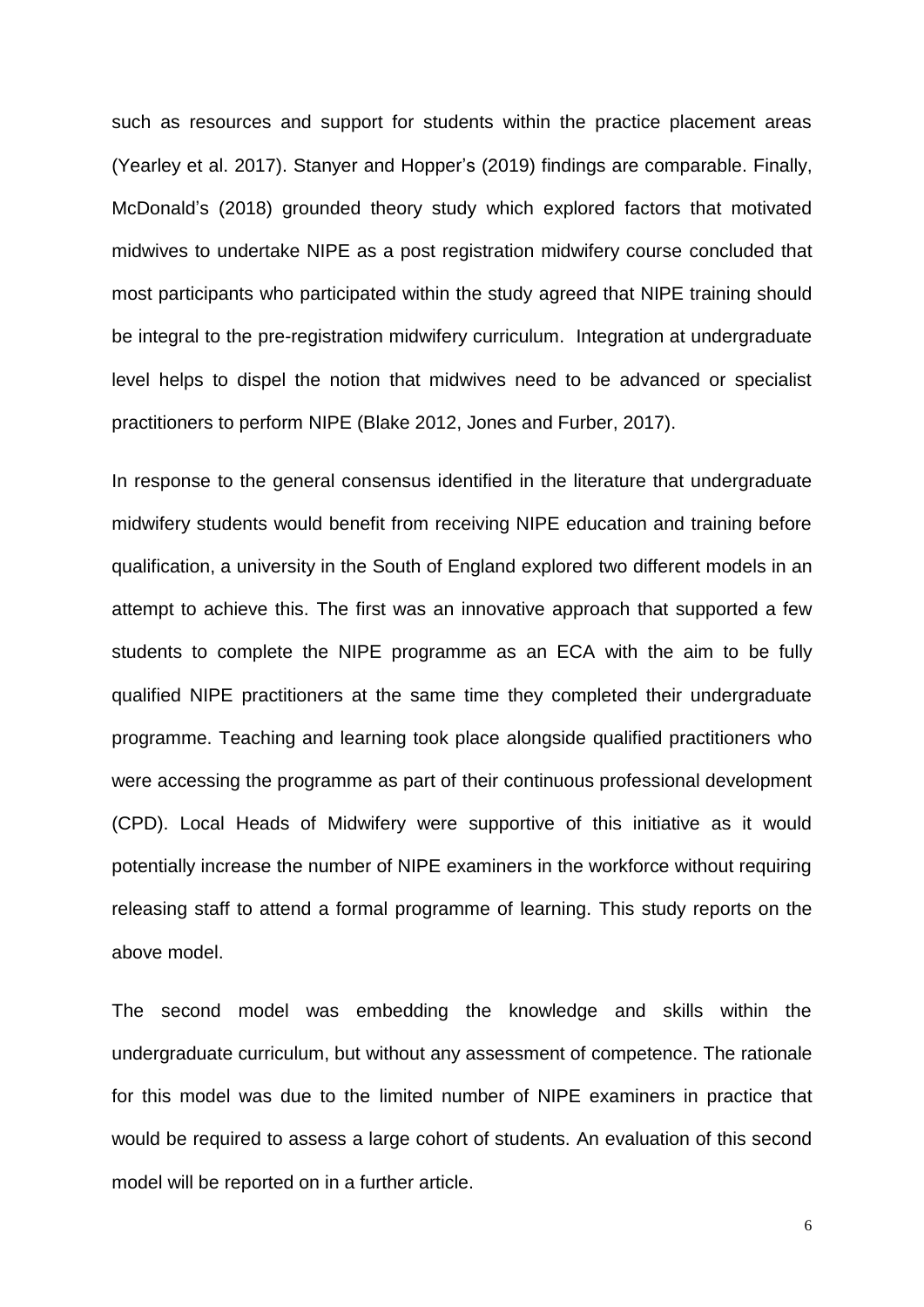#### **Outline of how the extracurricular programme was delivered**

The NIPE elements are taught within a CPD module, which is offered three times a year. Theoretical learning takes place two days per month over a six-week period (five taught days in total) with a sixth day dedicated to individual summative presentations. The practical skills (a minimum of 10 supervised newborn examinations and one summative assessment) are completed within nine months of commencing the module.

The undergraduate timeline was slightly different in order to facilitate completion of the NIPE module no later than completing their undergraduate studies. The other difference was the number of practical examinations they had to carry out due to their limited experience and exposure to the newborn. Students were required to undertake 30 complete examinations, of which 20 were under direct supervision, nine under indirect supervision with the agreement of their mentor and the final examination was assessed by the module lead and the student's mentor.

At the end of their second year, students were offered the opportunity to undertake the NIPE module described above. Due to capacity within the CPD module only five students per cohort could be accommodated. Students were invited to self-select against a set of criteria (Table 1). Within each cohort of students there were many more volunteers than spaces, so names were then randomly selected to take part.

You must be on target to achieve all your programme requirements (i.e. no academic or practice assessment referrals in the  $2^{nd}$  year)

Your normal undergraduate practice placement must be within a clinical environment that facilitates midwives to undertake NIPE You cannot use the extra 20 academic credits obtained from completing the extra-curricular activity to compensate for a failed unit within the undergraduate programme You must recognise and understand the unit will be an added demand to your established undergraduate pre-registration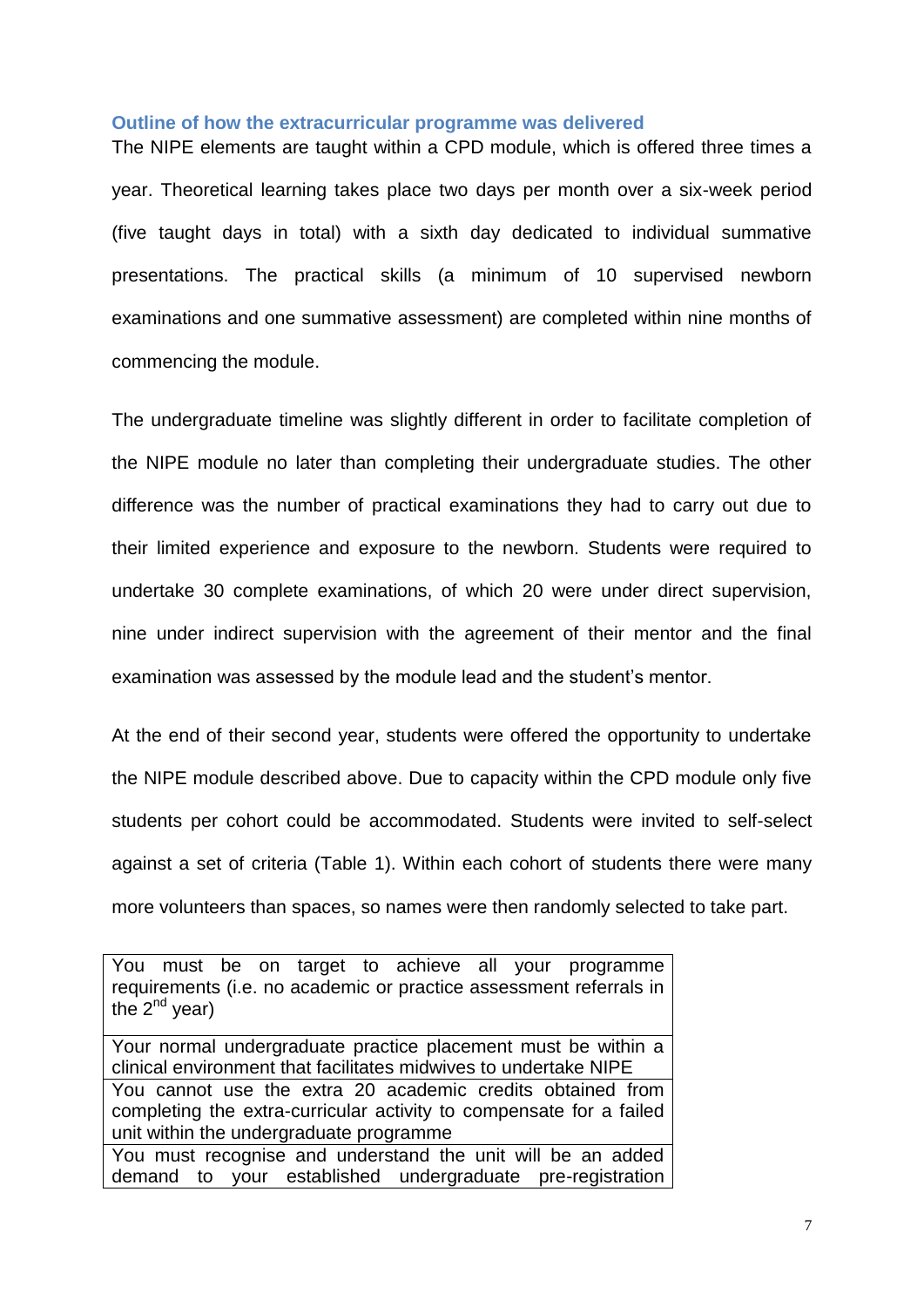programme and cannot be used as mitigation against workload and late submission of academic or practice assessments. You can only practice the extended role independently, following successful completion and registration with the regulatory body Table 1: Criteria for student self-selection

### **Aim and Objectives of the study**

The overall aim of the study was to evaluate the impact and effectiveness of offering NIPE knowledge and skills to undergraduate student midwives as an extra-curricular activity.

To achieve the aim the following questions were asked:

- 1. Can newborn infant physical examination knowledge, skills and competence be delivered effectively outside of a standardised academic curriculum to undergraduate midwifery students?
- 2. How were newly qualified, NIPE competent midwives viewed by employers at the time of recruitment and selection?
- 3. Are the newly qualified midwives facilitated to maintain their NIPE competencies during their first employment?

The objectives were: i) to understand the student experience of being taught NIPE knowledge, skills and competencies and applying these in clinical practice, ii) to explore the impact of newly qualified midwives who were NIPE competent at the point of registration and; iii) what strategies do employers have in place to facilitate newly qualified midwives to maintain their knowledge and skills.

### **Programme Delivery:**

#### **Method**

This study adopted a descriptive survey design (Sue and Ritter 2012) using an online questionnaire that was co-created by the researchers using the Bristol On-line Survey (BOS) tool (https://www.onlinesurveys.ac.uk). The survey was designed and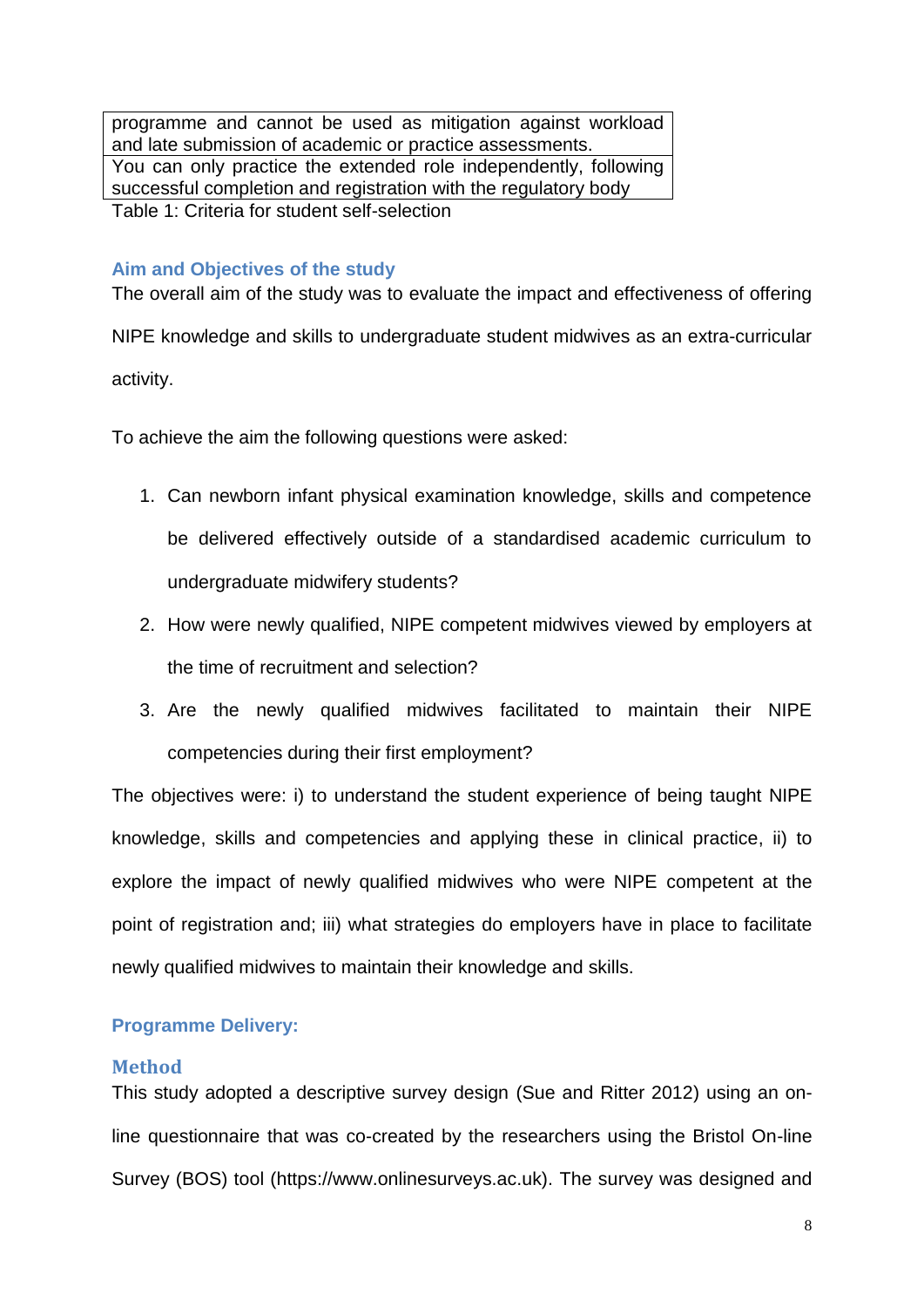developed based on the limited existing literature and was shared for review and feedback by consulting with a small group of undergraduate student midwives interested in NIPE. In addition, a colleague with expertise within quantitative methodologies was approached and asked to critically review the tool. Questions were arranged into three main areas, i) undergraduate experience, ii) recruitment and selection for employment and iii) practice as a qualified midwife. A mix of closed and open questions were utilised which allowed the expansion of some answers with open text (Appendix 1).

#### **Sample**

Participants invited to take part in the survey were all newly qualified midwives (n=13) who undertook the NIPE extracurricular programme and were in contact with the NIPE module lead via a social media site. Invitations were sent out through this medium. A reminder was posted two weeks after the initial request to participate as an attempt to increase the response rate (Edwards et al 2009).

### **Data Analysis**

The quantitative survey data was analysed using the BOS analysis function. This function generates descriptive data, which enables the categorisation and description of information (McCue 2015). As the sample size was known to be small the data was analysed using descriptive statistics only (Sue and Ritter 2012) as any inference regarding causal relationships between variables would require much larger numbers (Sue and Ritter 2012). The qualitative data from the open questions was explored by thematically analysing the responses within each question which were then grouped into common themes (Holloway 2008). Initially this was undertaken independently by the two researchers in order to increase trustworthiness in the results (Creswell and Poth 2018).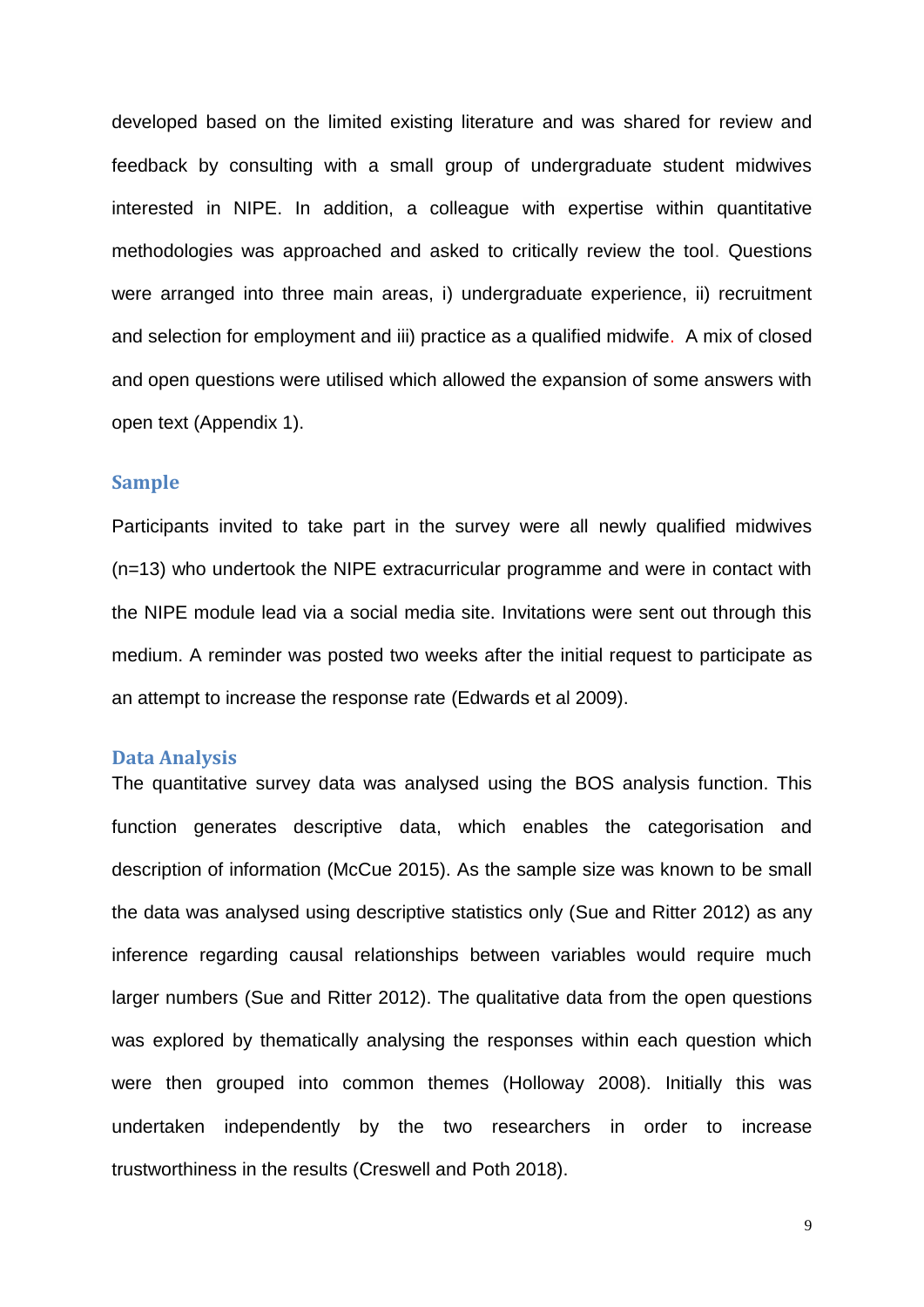### **Ethical considerations**

Ethical approval was received from the University Research Ethics Committee: No.15392. Both authors were known to the participants in their capacity as module lead and as midwifery lecturers. The decision was therefore made to use an online survey to help ensure that the participants' responses were anonymous to the researchers (Sue and Ritter 2012). Participants were guided on the landing page of the survey to read the instructions which outlined that their participation was voluntary, and they would not be identifiable. Their role as a midwife would not in any way be affected should they decide not to participate. They were advised that they were free to withdraw at any point, without reason, prior to submitting the questionnaire. Participants confirmed their consent to participation on the landing page.

#### **Results:**

Results are reported in relation to each of the areas the questions were arranged under. The qualitative data from the free text responses in the questionnaire was undertaken using thematic analysis. The free text responses were given by the participants to either expand, clarify or introduce new information to their formatted response. This meant the responses were short and fragmented and so did not warrant in-depth analysis via a particular theoretical framework.

Responses were received from eight out of a possible 13 midwives (62%). Sample size was determined by the size of those undertaking the ECA, therefore only participants who graduated with NIPE as an ECA were eligible, resulting in a small study pool.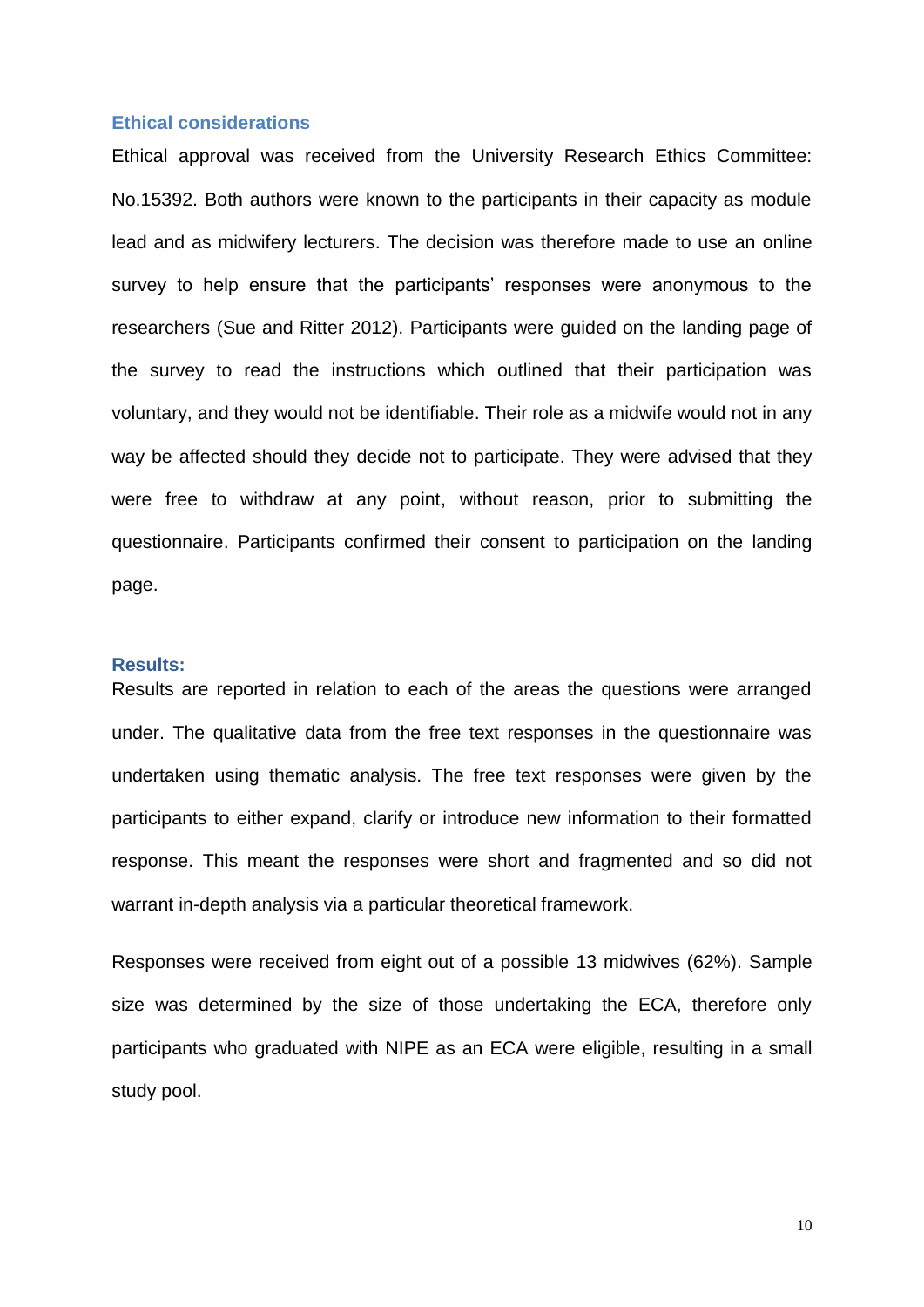One respondent attended the module but did not complete the practical elements due to a lack of available mentors but inclusion of their data regarding the impact and effectiveness of offering NIPE knowledge and skills was still thought to be important. All participants were practising midwives at the time of responding to the survey.

### **Undergraduate experience**

Firstly, the participants were asked to use the open text box and name three things they enjoyed about undertaking the NIPE module. All participants completed this and the following two themes were identified: i) Enhancing knowledge and ii) Shared learning.

# **i) Enhancing knowledge:**

This theme centred mainly around participants obtaining a deeper learning around newborn anatomy and physiology as the following quotes demonstrate:

*"Expanding knowledge (both physiological and pathological) about the newborn baby"* (NQM 1)

*"Being given the opportunity to undertake further learning regarding the physiology of the newborn – it was enlightening and underpinned knowledge from the Midwifery degree"* (NQM 3)

*"Learning about the newborn in a much more detailed way" (*NQM 2*)*

# **ii) Shared learning:**

In this theme participants commented on the benefits of learning alongside their qualified practitioners: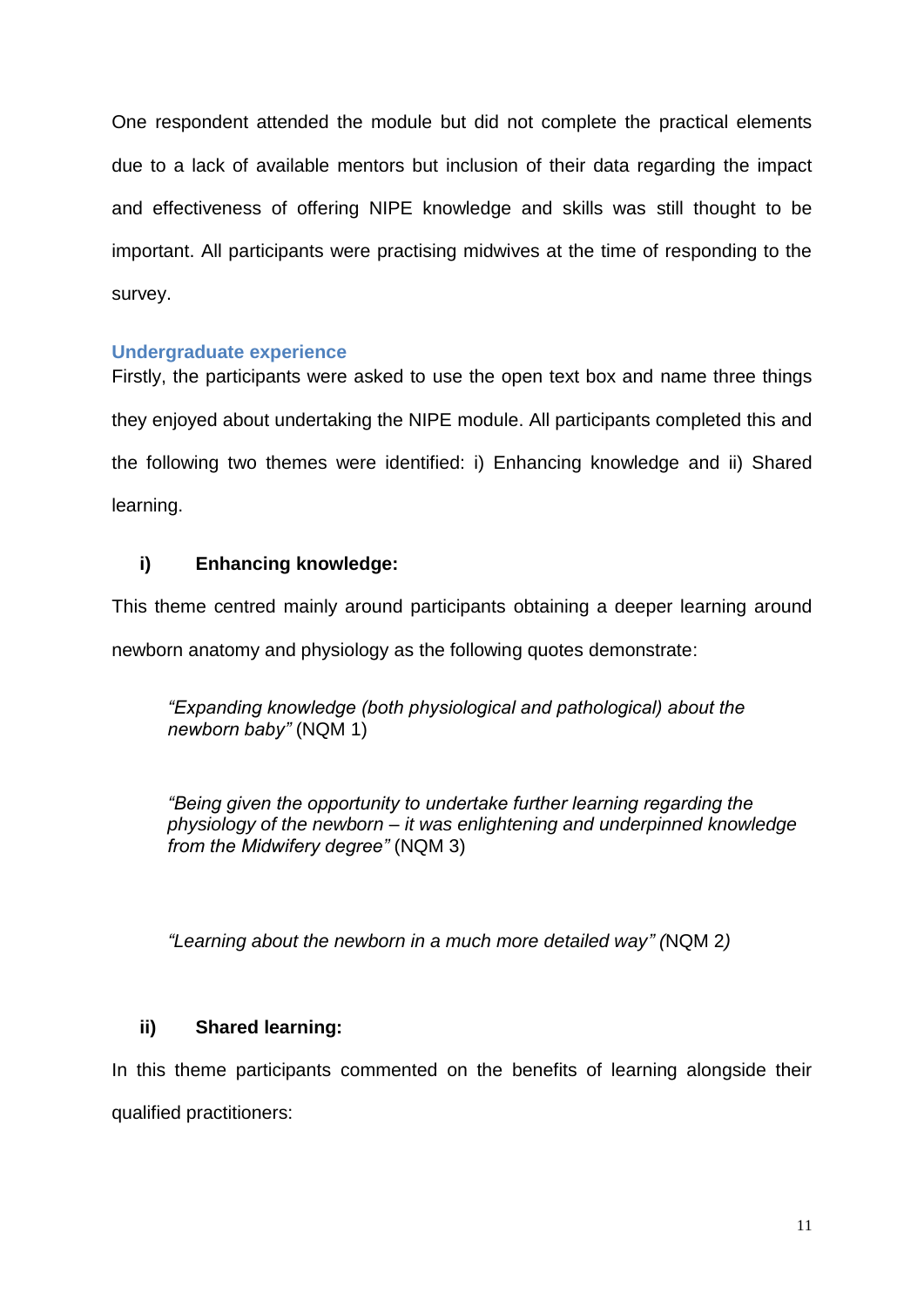*"The way in which the programme was delivered alongside registered midwives was great as they bought a wealth of knowledge and expertise"* (NQM 3)

*"Attending lectures with qualified midwives really enhanced learning and satisfaction"* (NQM 4)

When asked to identify three things that were challenging about undertaking the NIPE module as a student, a further two common themes were also identified: i) Logistics of doing the module and ii) Lack of support

# **i) The logistics of doing the module:**

The logistics of doing the module was not just confined to finding the time to attend and complete the theory and practice assessment, but also included the distance some students needed to travel. The structure of the undergraduate programme is such that taught elements are delivered on two campus sites, some distance apart. However, to facilitate the shared learning with qualified midwives, this needed to take place on one campus site only, hence the need to travel further than normal.

# *"The distance I had to travel and no help with expenses from [location removed]"* (NQM 2)

Other students struggled to fit in the extra academic study that was required including the practical assessments:

*"Trying to complete the minimum required NIPEs alongside standard degree placements/essays/fitting in with mentor timetables – this coordination could often be difficult"* (NQM 4)

*"Finding time to a heavy academic calendar to complete the academic work, which was stressful at times"* (NQM 8)

*"Difficult to juggle extra studies/exam during the degree"* (NQM 5)

# **ii) Lack of support**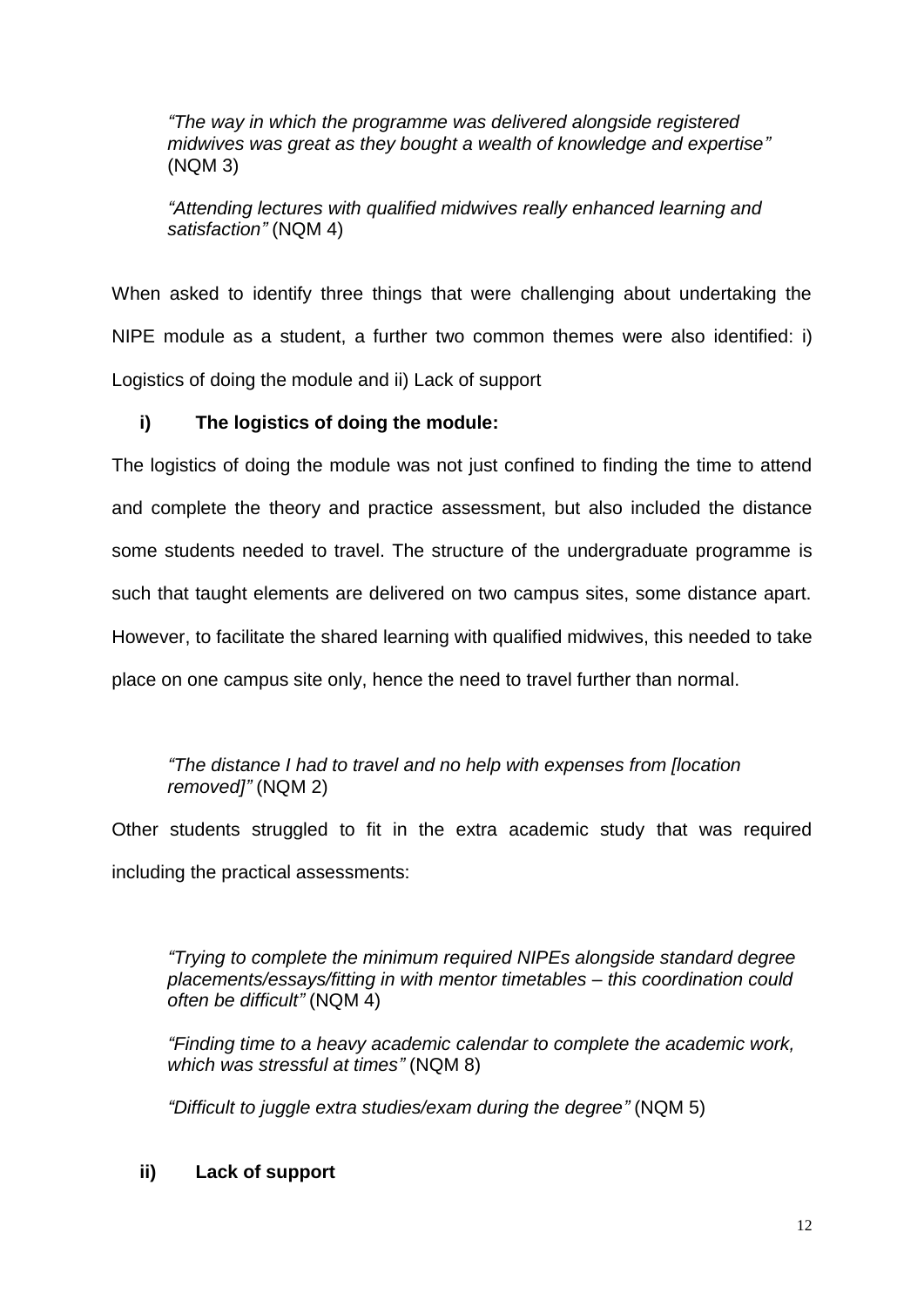Students were required to gain the support from their Head of Midwifery prior to undertaking the module to ensure completion. However, two main issues were identified which impacted on the student's ability to undertake the required practical examinations: a lack of organisational support whilst in placement and a *perceived*  lack of support from qualified midwives. These issues are reflected within the quotes below:

*"The lack of support from my Trust to enable me to gain clinical experience"* (NQM 2)

*"Getting support of my own trust for practice opportunities" (NQM 6)*

*"Fitting extra hours in alongside normal placement to get all of the examinations in as on a normal postnatal or labour ward shift the priorities were not the NIPES"* (NQM 8)

*"I occasionally felt that some midwives in practice were not very accepting of me as a student performing NIPE* […]" (NQM 4)

*"RM's reactions to coming out of university "more qualified" than them, there was some negativity […]" (*NQM 7)

Next the participants were asked to rate their experience of sharing the classroom learning with qualified midwives. The responses indicate that at the time, most student midwives gained from this experience. All (n=8) either agreed or strongly agreed that they took the opportunity to integrate with the midwives and also learn more about their role. Five of the students felt there should have been more shared learning, with only one student identifying they felt intimidated by this type of learning environment.

The participants were asked to rate their experiences of achieving NIPE skills and competencies in practice. All the students either agreed or strongly agreed that the clinical area was supportive of them undertaking the NIPE module (Table 2) and seven found the midwives helpful in facilitating their experience. Three students did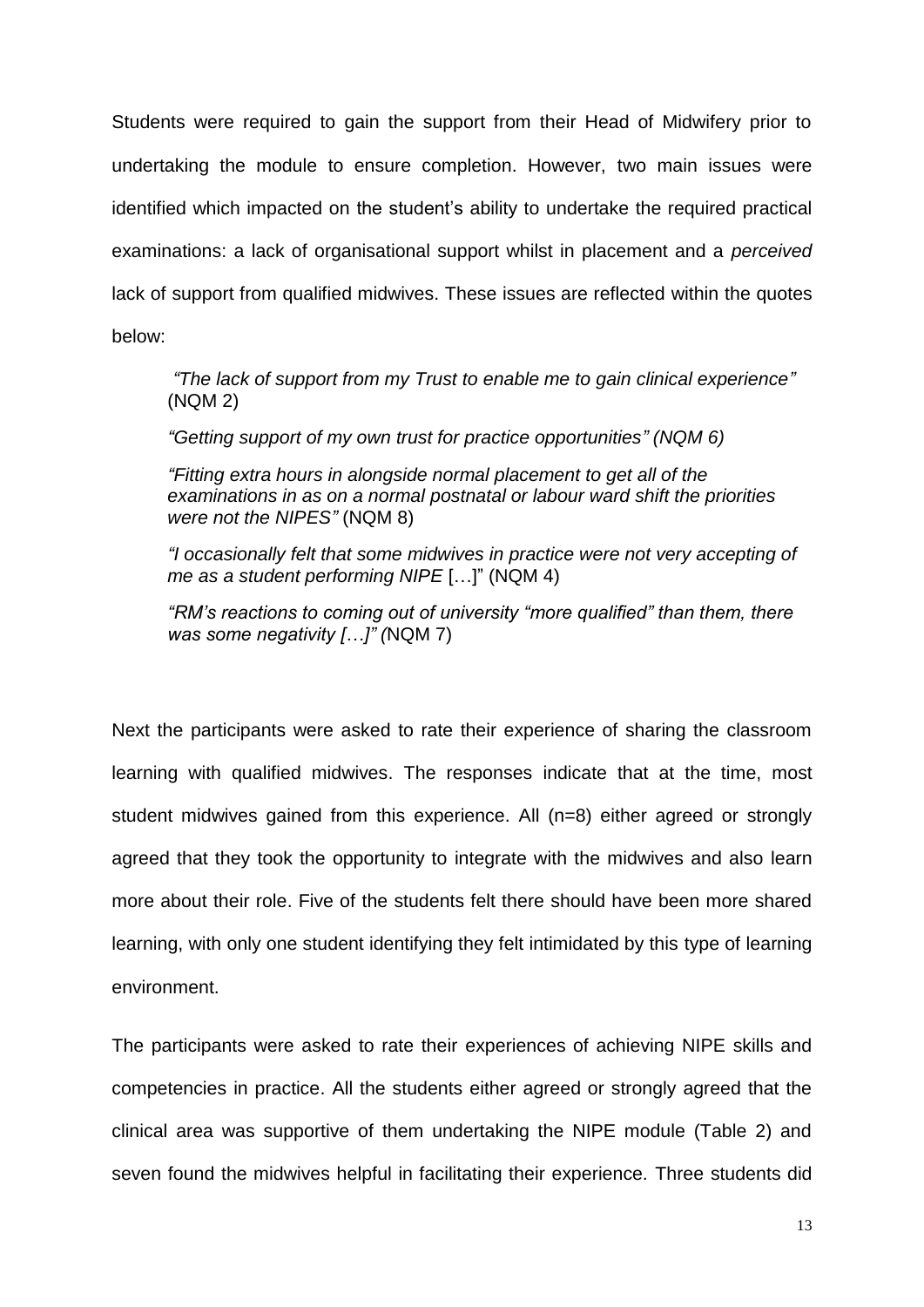however, have difficulty in finding a midwife to mentor them and to also sign off their skills and competencies.



### **In colour please**

Table 2: Experiences of achieving NIPE skills and competencies in practice Finally, in this section the participants were asked if they would recommend completing NIPE knowledge, skills and competencies while still a student midwife. All eight students agreed they would.

### **Recruitment and selection for employment:**

Participants were asked to comment on the recruitment and selection process when applying for their current post (Table 3). Seven participants reported that they included the qualification on their CV. At interview only five participants were asked direct questions about NIPE by the interview panel, but all the respondents identified that they had initiated a discussion. Six reported believing that having the NIPE knowledge and skills was an advantage at their interview.

### **In colour please**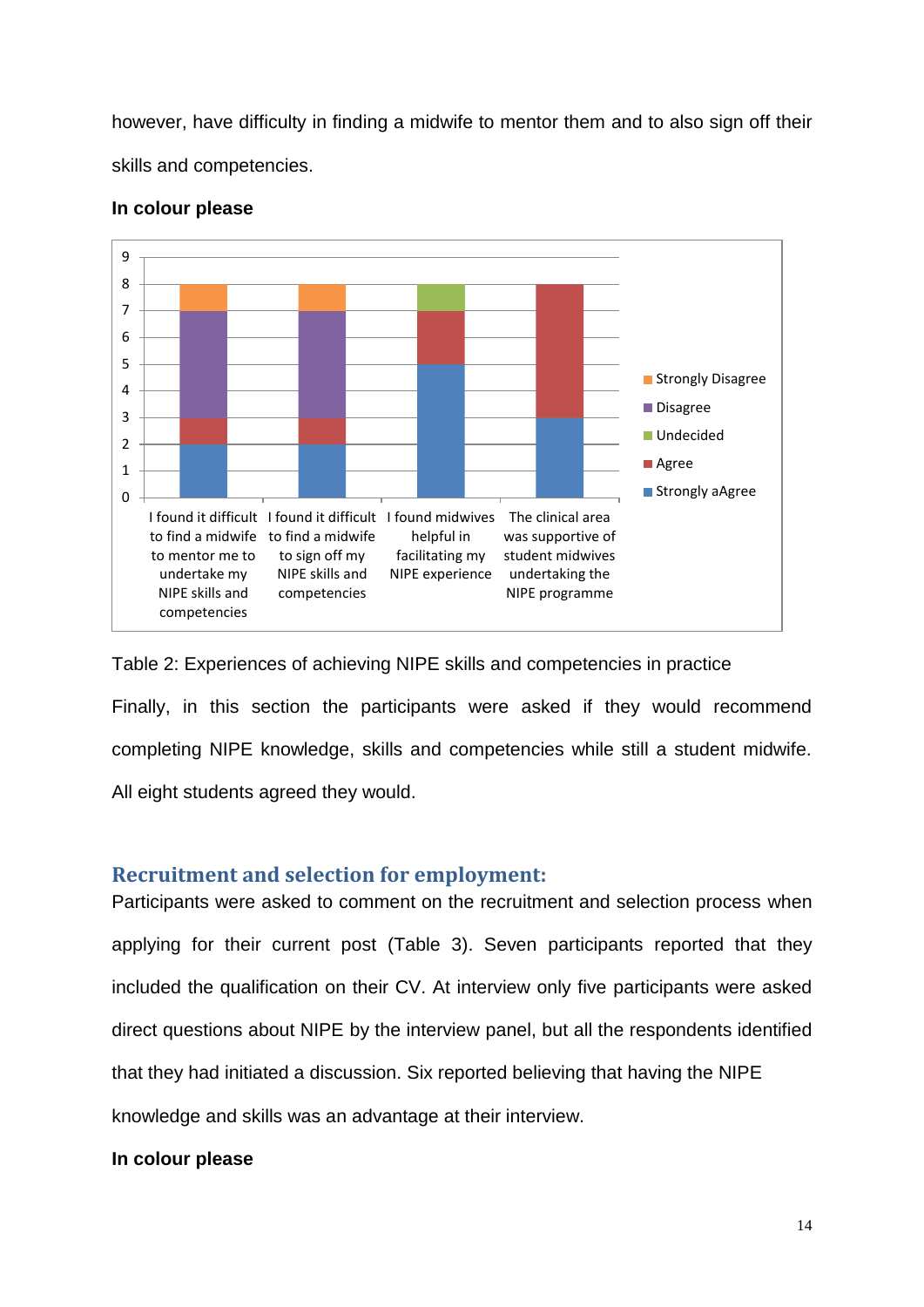

Table 3: Recruitment and selection

# **Practice as a qualified midwife**

### **Benefits**

Participants were asked whether in their opinion being NIPE trained had benefited them as a registered midwife, seven answered yes to the question and one disagreed. All eight participants expanded on their responses. The following themes relate to benefits as identified by the students: i) increased confidence; ii) continuity of care(r); iii) new skills. .

### **i) Increased confidence**

Newly qualified midwives felt their confidence had increased by being able to answer

questions asked by parents knowledgeably:

*"It has helped me in teaching students how to handle babies more appropriately and what to look out for. I can also more confidently answer questions relating to the baby directed by parents"* (NQM 7)

*"Even though I did not complete the course; much of the new knowledge I learnt on the course has enabled me to make stronger decisions and conversations with colleagues and parent…. I use some of the skills learnt in my initial new born check at delivery of babies" (*NQM 2*).*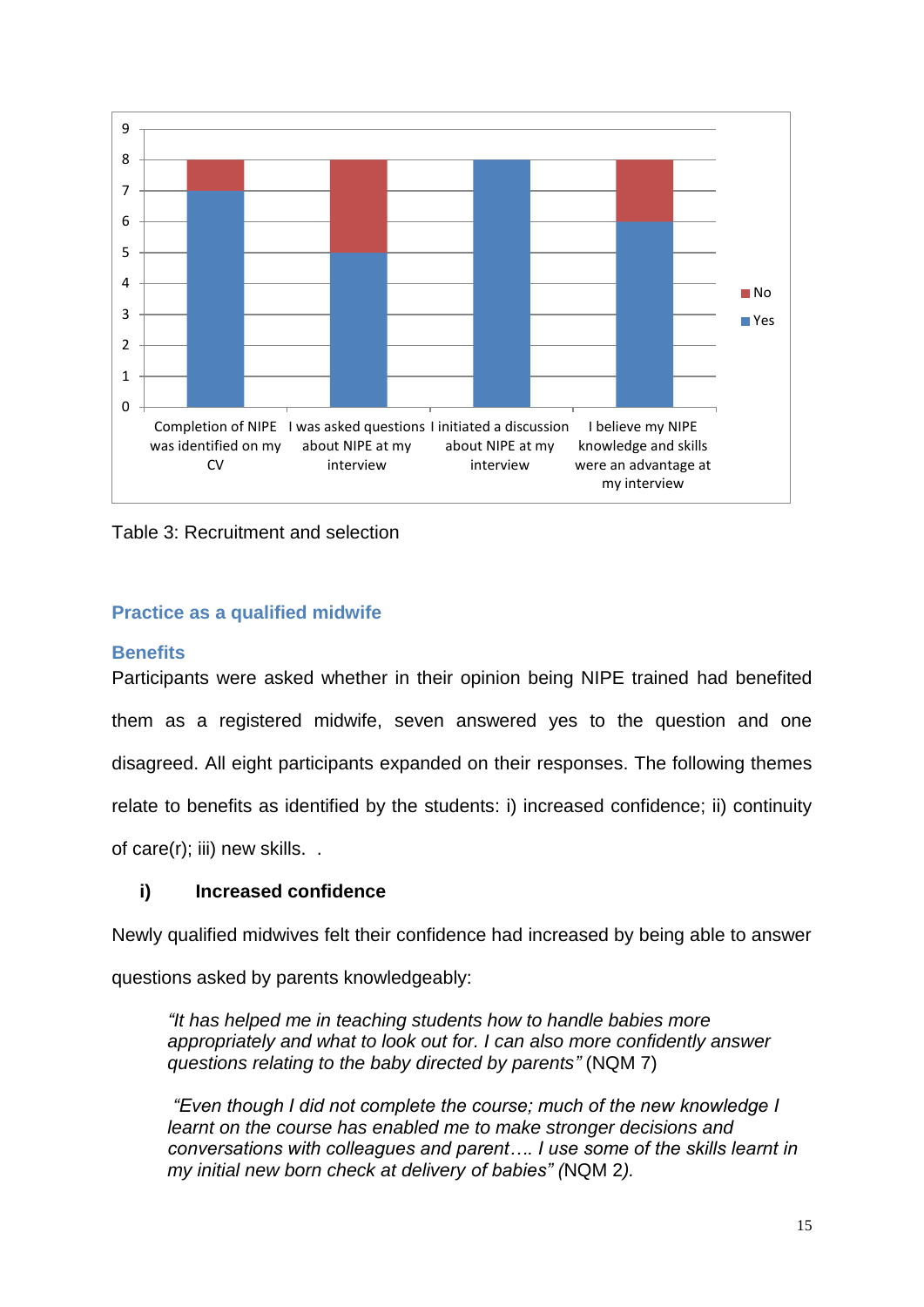# **ii) Continuity of care(r);**

In this theme the participants clearly stated the benefits of being able to provide continuity of care(r) to women in their caseload including helping the unit and their colleagues:

*"I am able to offer continuity of carer; in some cases being able to give antenatal care, facilitate the birth, NIPE and complete postnatal discharge… absolute magic!"* (NQM 6).

*"I am now a community midwife at a MLU [midwife-led unit] and having the skills to perform EXONs provides better continuity to women and enhances the team by being able to help with their caseload where EXONs are required.* NQM" 4

*"I am able to offer better care to families and their babies. Being registered [NIPE trained] also benefits the unit I work for"* (NQM 1).

# **iii) New skills:**

This quotes within this theme clearly highlights that the participants were pleased

to have gained new skills and used them to benefit women in their care including

supporting other midwives in NIPE.

*"I also really enjoy doing EXONs and am so grateful to have had the opportunity as a student to be equipped with these skills"* (NQM 4)

*"I am also called upon by other midwives to check babies if they are unsure as they rely on my additional skills undertaken"* (NQM 5)

One participant responded that her current employers did not encourage the use of

her skills which she found disappointing

*"The trust I am employed at does not appear to encourage midwives to undertake EXON at work which is disappointing. I have asked on several occasions for support to integrate EXON into my practice but nothing has come of it"* (NQM 3)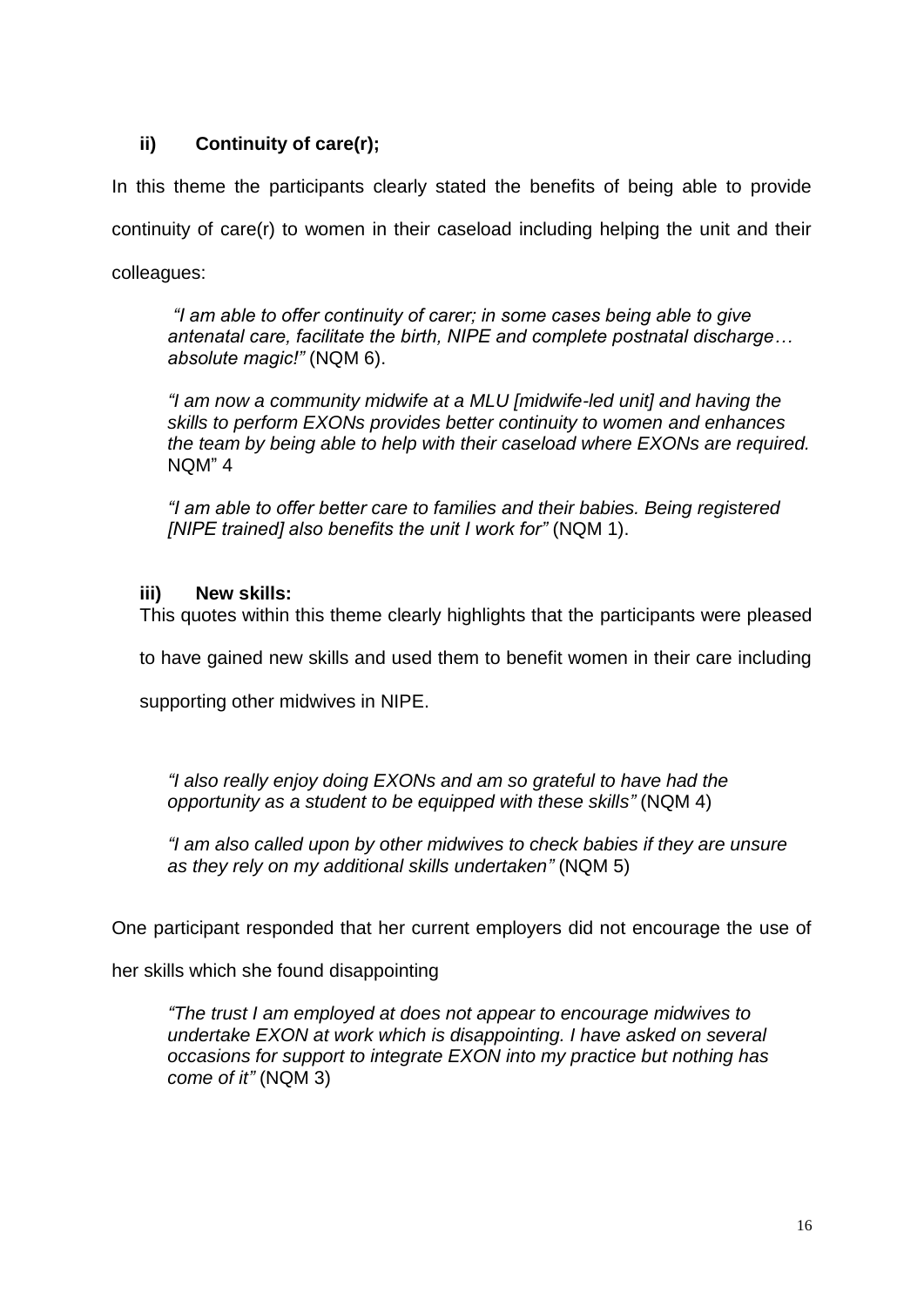### **Barriers**

When asked if they experienced any barriers to utilising the knowledge and skills at the commencement of their first job the majority of participants responded that they did not.

*"My [NIPE] manager at my trust was delighted that I was trained as a student and gave me extra support to adjust to doing NIPE as a newly qualified midwife" (*NQM 4*)*

*"My first job thoroughly embraced my skills and I performed NIPE clinics at least once-twice weekly"* (NQM 1)

Barriers were described by three participants. One stated that they were working on the labour ward where the skills could not be utilised. The second commented that she had to undertake further competency assessments by a paediatrician, which was not facilitated and the third was the newly qualified midwife who did not complete the module.

*"The Trust at first insisted I undertook NIPE alongside the paediatric registrar (who does not undertake routine NIPE) so they could be sure I could undertake it competently. There were no provisions for this however, and I have not completed one since qualifying. I found it demoralising that I had qualified with an additional skill I could not utilise and believe that given that I had qualified with NIPE, I should have been able to utilise it alongside my midwifery skills as it is of benefit to women, babies and midwives alike"* (NQM 3).

### **Utilising skills in practice**

There was a mixed response as to whether the participants had been encouraged to use their skills during their preceptorship; if they could maintain their competence and the guidance they received from their employer on maintaining competence (Table 4).

**In colour please**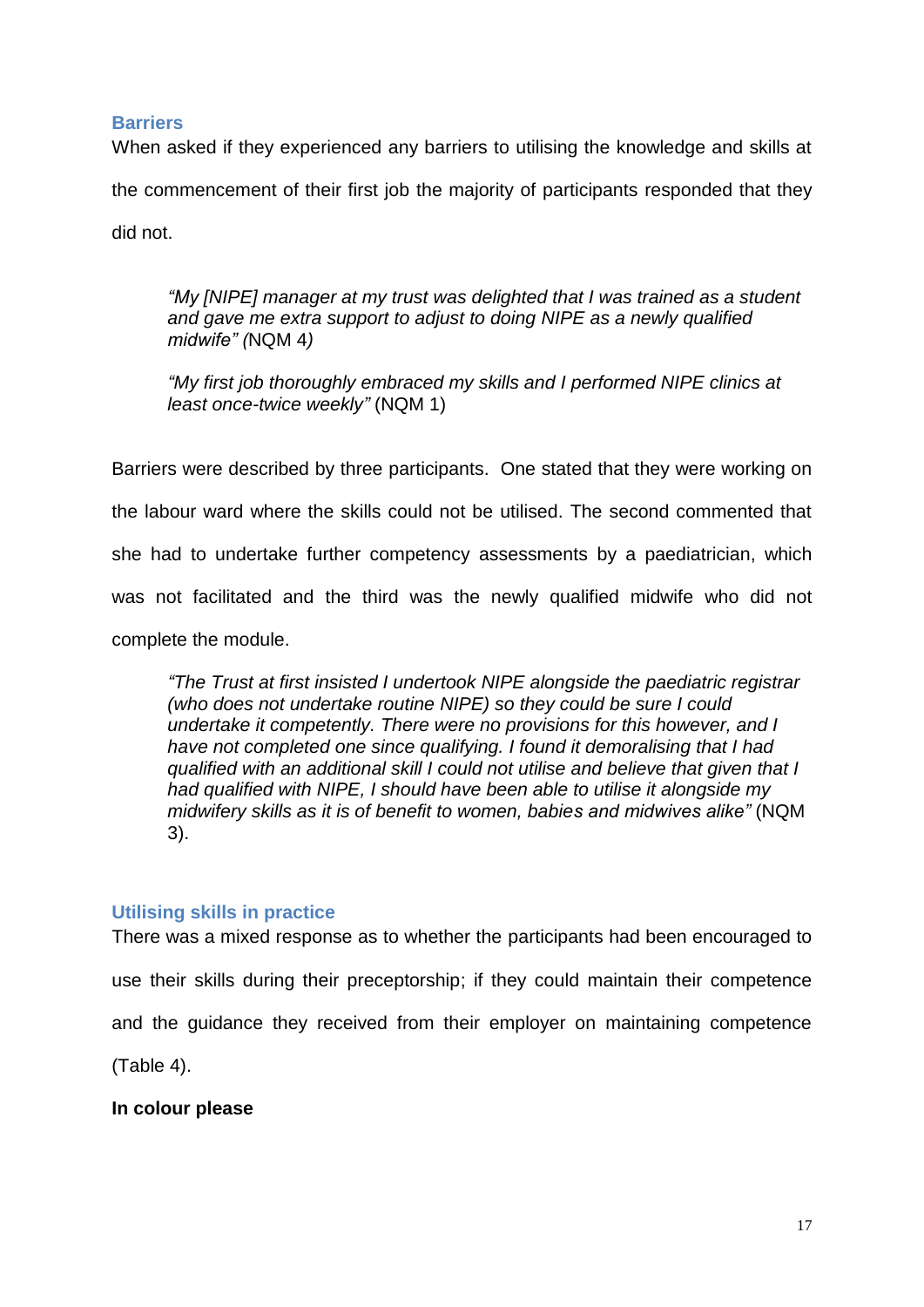



An open text box was provided for participants to elaborate on their responses and six gave more detail about the guidance from the Trust to maintain their NIPE knowledge skills and competences. These ranged from no guidance at all to annual updates that included peer review and forums for discussion. The sixth respondent reported that midwives where she worked were not allowed to formally undertake NIPE, but she still completed the examination as part of her role as a practising midwife in order to maintain her skills.

Finally, the participants were provided with several options to identify how they would prefer to maintain their competence in practice. Responses identified a shared process such as formal learning from the university (conference and updates) complimented by in-house training and local forums that includes information about mentoring future NIPE students.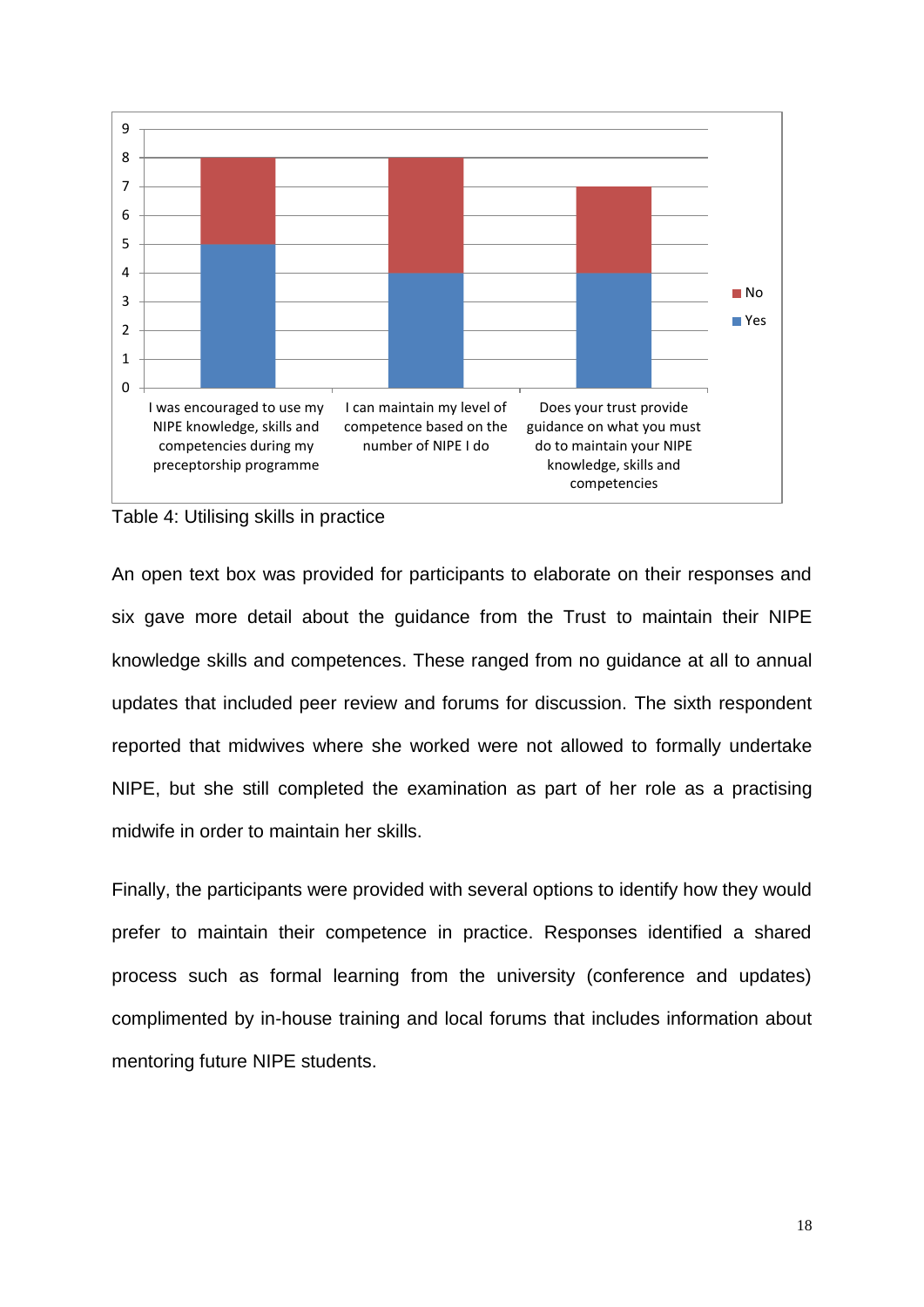### **Frequency of examinations**

When participants were asked how often they were currently undertaking NIPE the responses were varied from weekly to not at all. No participant was performing the examination every day.

### **Discussion**

The aim of this study was to evaluate the impact and effectiveness of offering NIPE knowledge and skills to undergraduate student midwives as an extra-curricular activity (ECA). Although this was a small study it offers an insight into the feasibility of a group of motivated and academically achieving students to be NIPE qualified on completion of their undergraduate programme. When the opportunity was offered to students who met the criteria, there were more eligible students than places available demonstrating that they considered this a worthwhile opportunity.

#### **Undergraduate experience**

Despite the identified challenges in undertaking the NIPE module alongside full time study the newly qualified midwives valued the experience and would recommend it to other colleagues. Extra-curricular activities (ECAs) aim to enable students to pursue interests outside of a standardised academic context and offer the opportunity to spend time with others who have a similar interest (Thompson et al. 2013). It could be argued that the structure of the NIPE module did not meet the general understanding of an ECA, but it did facilitate students to spend time learning with others they would not naturally spend time with (qualified midwives), who had similar interests (NIPE training). An unintended positive of providing the learning in this way was the opportunity that the students took to ask the midwives about being qualified and some said they would like more shared learning in this way.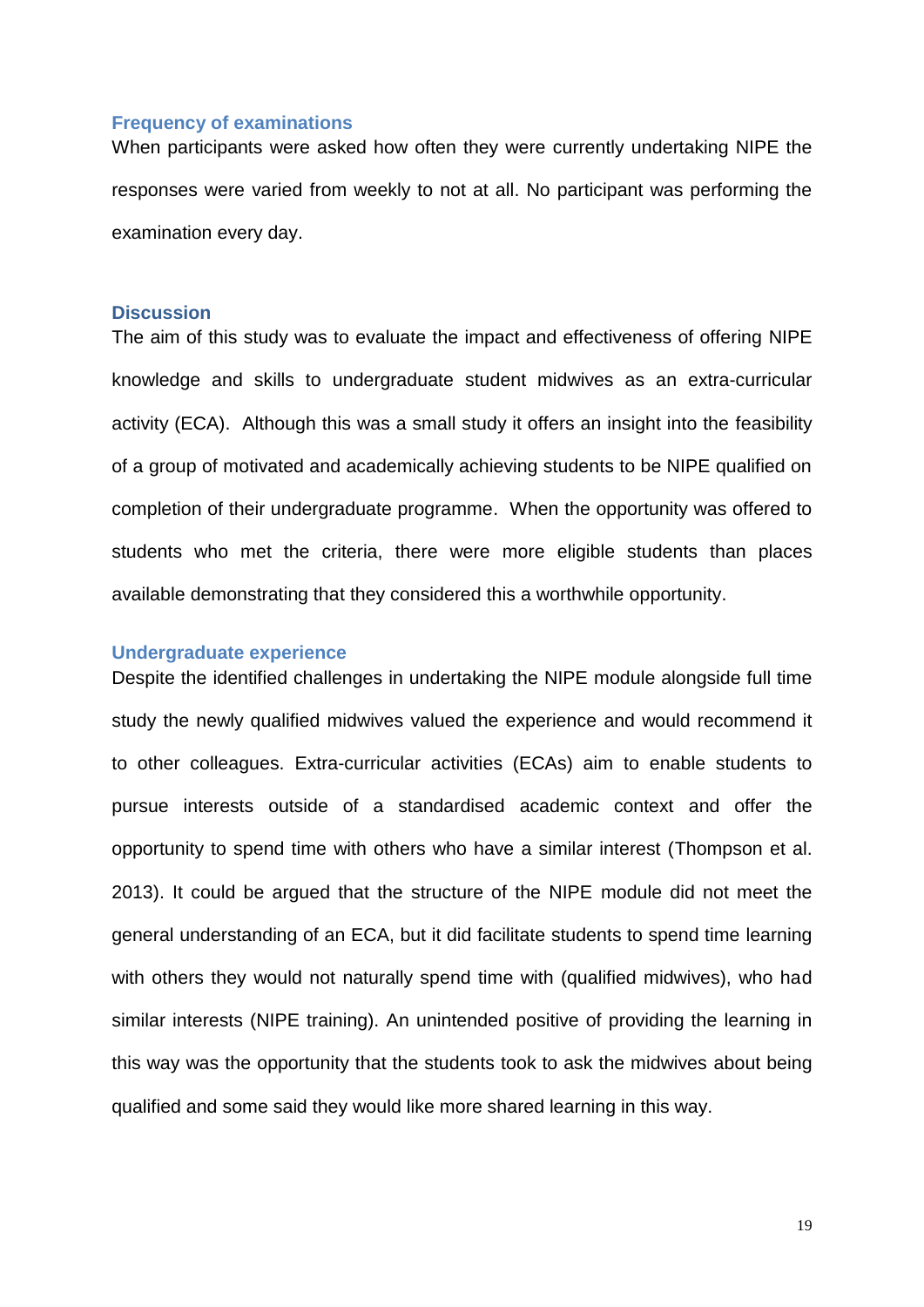Peer learning is written about at length (Williams and Reddy, 2016, Carey et al. 2018) and is often in the context of students facilitating the learning of other students where knowledge, ideas and experience is shared in a reciprocal way that benefits both groups (Boud et al. 2001). There appears however, to be little evidence in the literature that identifies the benefits and challenges of qualified practitioners and undergraduate students undertaking shared classroom learning. Whilst this appears to be an under researched area there are parallels with practice related knowledge shared between midwifery students and their qualified counterparts. A study by Young (2012) has highlighted that student midwives enhanced their decision-making skills when they were exposed to the discourse around clinical decisions made by midwifery colleagues or their mentor.

From the participants' responses it was evident that the beneficiaries of this model included the students, the employers and the women. Students acknowledged that the course gave them a more in-depth understanding of newborn anatomy and physiology that complimented the learning they had in the undergraduate programme. It is noted that this knowledge was transferable to the initial examination of the newborn and could be used when qualified, even if not NIPE qualified. This finding adds support to Blake's (2012) suggestion of incorporating the NIPE theory within the undergraduate curriculum to deepen the students' understanding of the newborn. Added advantages include aiding conversations with women and their families and enhancing decision-making skills. Blake (2012) goes as far as stating that by not including the additional NIPE screening elements, students are undertaking an incomplete assessment. Furthermore, if students qualify with the NIPE skills it loses its 'expert' label and thus becomes the role of all midwives (Davies, 2008; McDonald 2018).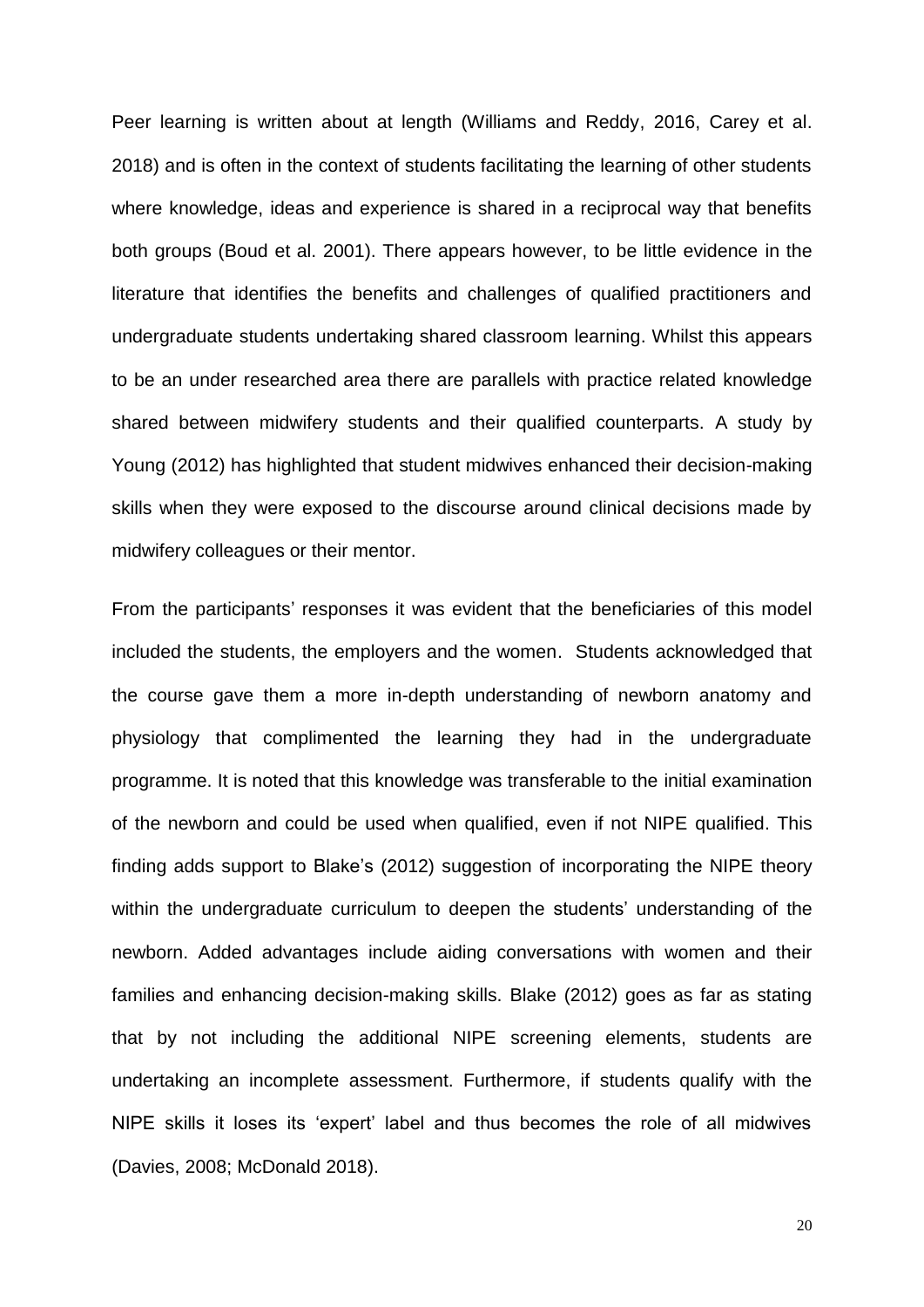Those students who were able to practise the skills once qualified identified that they gained greater job satisfaction through being able to provide continuity of care to the women. This approach supports the recent NHS publication where continuity of care is considered a key feature to enhance the childbirth experience for women (National Maternity Review [NMR], 2016) The newly qualified midwives' comments also highlighted how an in-depth understanding of the skills required to perform the NIPE increased awareness of poor practice. Recognising poor practice provides the opportunity to raise this as a concern and address it, so the women and their babies are protected from harm (NMC 2015; 2017).

Although the employers were not surveyed, it is evident from the responses that they benefitted from newly qualified midwives being able to provide NIPE assessments. However, this raises the question why only just over half of the newly qualified midwives reported being facilitated to consolidate these skills during their preceptorship programme. It was particularly concerning that one of the respondents reported being required to be reassessed by a paediatric registrar. Davis and Elliman (2008) state that the professional qualification of the person undertaking NIPE is of less importance than being appropriately trained and maintaining competence. In this study, the students were exposed to the same training and education as their registered counterparts which follows national NIPE pathways and standards (National Screening Committee [NSC], 2008). Currently however, the standardisation of the practical elements of the NIPE programme is deemed to be outside of the screening pathway and has been removed from the updated national standards (J. Walker, personal communication, 7 February 2017).

To address this locally, practice partners were involved in developing the content and assessment of the module, which has at its heart, a clinical competency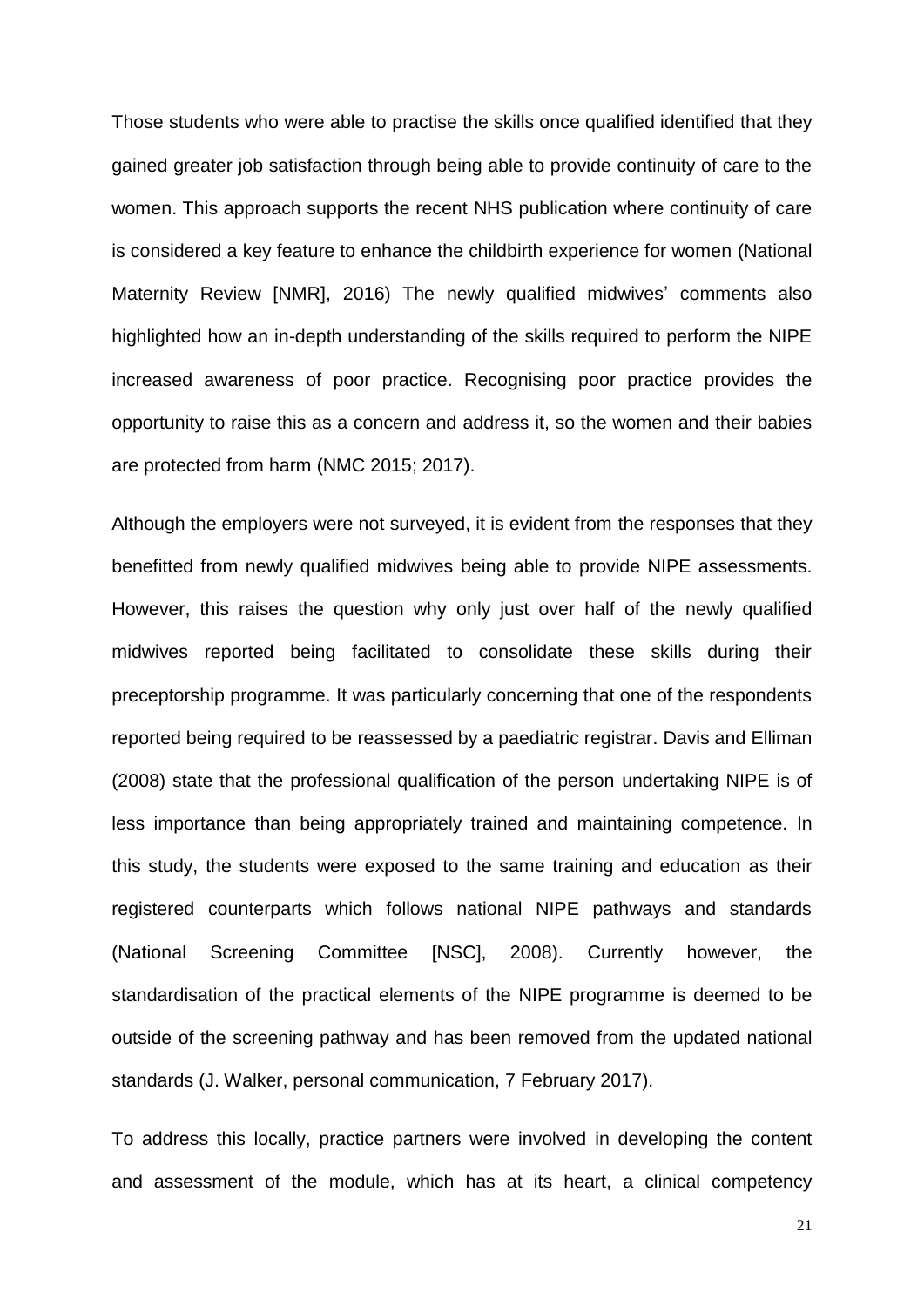assessment tool (CAT) created at the request of the UKNSC (X and Lomax, 2012). All those completing the module are required to utilise the CAT when examining newborn babies thus ensuring a level of standardisation of practice. As this module follows a recognised set of standards and a robust assessment process can be evidenced, NHS organisations should have confidence that the NQMs are safe and effective in their role and not require further assessment.

#### **Recruitment and selection**

The participants acknowledged that having the NIPE skill was an advantage during their recruitment and selection process, however it is difficult to know whether this enhanced their employability as all students within the clinical area of this university tend to get jobs at the point of qualification. Nationally however, there has been a reduction in CPD funding and maternity services managers are finding it difficult to release staff to attend courses such as NIPE (Jones and Furber 2017), therefore, employing newly qualified midwives already skilled in NIPE would mitigate against these potential barriers.

#### **Maintaining Competence:**

Not all respondents were facilitated to use their NIPE skills during their preceptorship neither did all receive guidance from their employer as to how to maintain competence. Findings from a survey undertaken by Yearly et al. (2017) has demonstrated that preparing and training undergraduate student midwives to complete NIPE met both service needs and an evolving maternity service. Other benefits revolved around equipping midwives to work in more contemporary ways (Jones and Furber, 2017; Yearley et al. 2017). In view of the some of the perceived advantages of preparing students to undertaken NIPE at the point of entry into the midwifery profession, it must be queried as to why they are not being facilitated to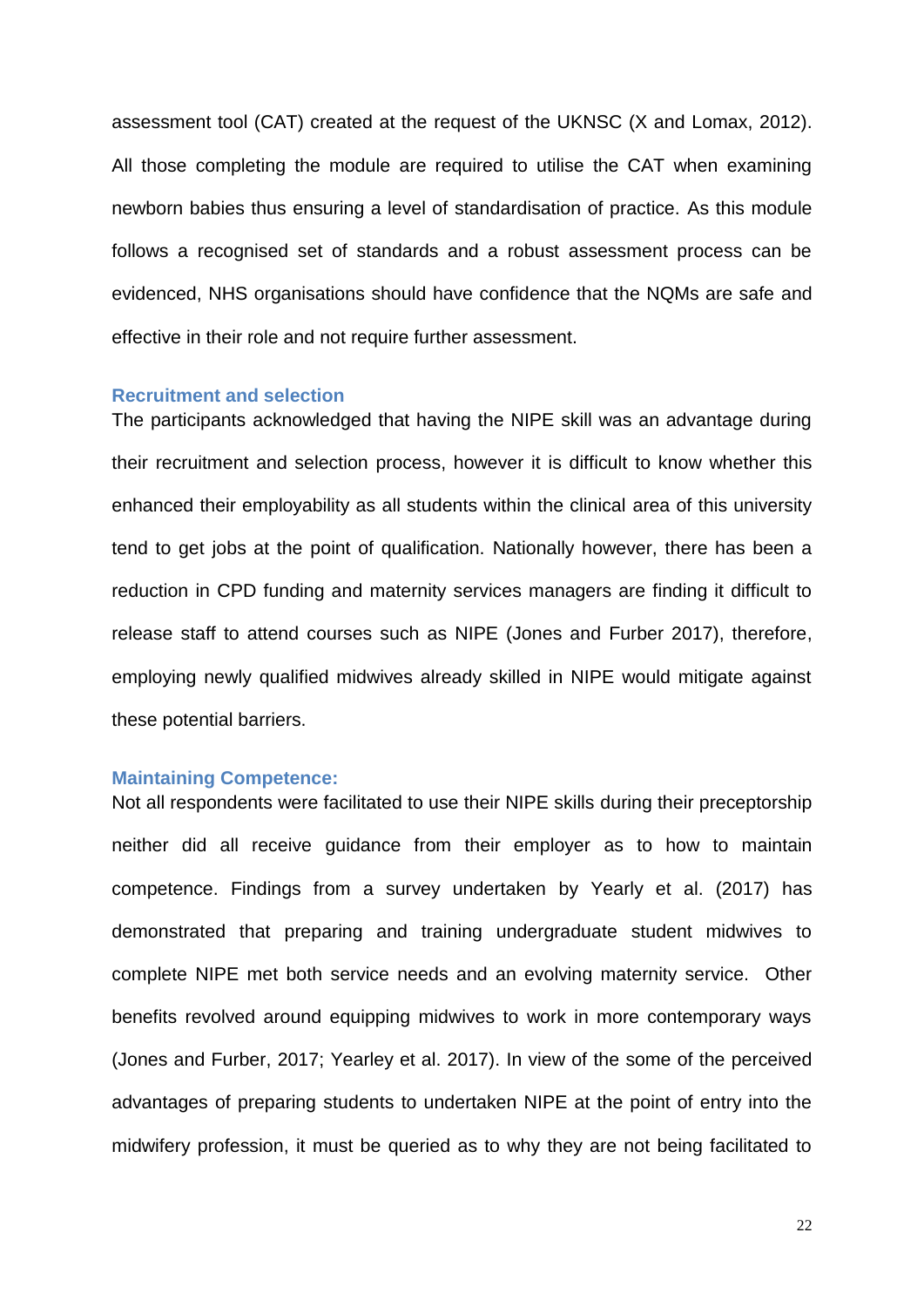use their skills. These findings are not unlike those of other studies where several factors impacted on skills maintenance such as workload, lack of recognition of role and support from management (McDonald, 2008). Failure to utilise the skills of NIPE practitioners will result in their confidence and competence diminishing including becoming deskilled in NIPE (Steel 2007; Lanlehin et al. 2011; Rogers et al. 2017).

Providers of NIPE screening are advised to have a system in place to assess ongoing competency in undertaking the NIPE examination, therefore there needs to be a commitment from the Trusts to ensure midwives keep up to date (PHE 2017/18). Whilst the national screening body recommends newborn examiners undertake the NIPE online e-learning resource on an annual basis, midwives responding to this survey favoured maintenance of skills through a collaboration between the university and clinical practice. Interestingly, the midwives wanted students to be undertaking this skill during practice to enable them to maintain their skills.

#### **Limitations**

It is recognised there are a number of limitations to this study. As places on this course were limited to 15 over a three-year period this could only be a small study and therefore results cannot be generalised. The authors further acknowledge that it would have been useful to include the experiences of those qualified midwives who undertook the NIPE programme alongside the participants who contributed to this study. In addition, the authors acknowledge that the survey did not utilise a validated tool, but the questions were constructed to respond to a particular set of questions the research team wished to explore in more detail, thus achieving the aims and objectives of the study.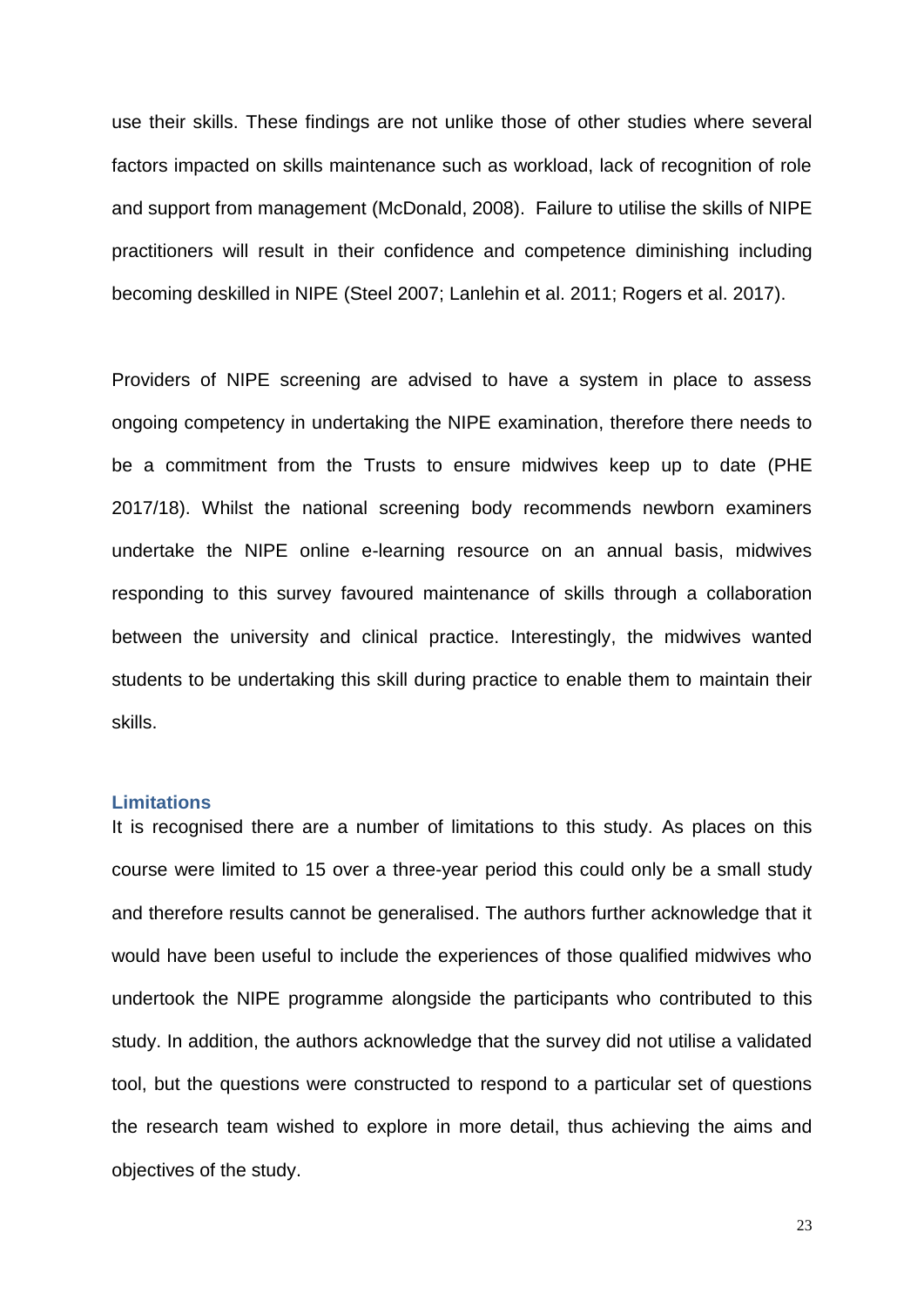#### **Recommendations for higher education and Implications practice**

Our recommendations for higher education are:

- Delivering NIPE as an extra-curricular activity is a feasible option
- There are benefits to introducing NIPE related theory into the undergraduate programme, even if it is not feasible to assess competence due to lack of qualified NIPE practitioners, so this should be considered

It has been highlighted that incorporating both theory and practice into the undergraduate programme is currently restricted because of the lack of NIPE mentors/assessors in practice. However, this study has shown the potential benefits to both the employer and the women, and would therefore suggest it would be in the interest of the employer to collaborate with the university to find ways of increasing NIPE assessors in order fully implement NIPE training within the undergraduate programme.

#### **Conclusion**

This small study demonstrates the feasibility of providing NIPE as an extra-curricular activity to students undertaking a standard undergraduate midwifery programme and highlights a useful way of embedding an educational initiative that is not within a standard midwifery curriculum. All those who completed the questionnaire agreed that this learning should be undertaken whilst still a student. The benefits identified were not just for the midwife herself, but also for the women and their employer. The midwives felt their confidence, knowledge and skills around neonatal issues had increased, women experienced better continuity of care and employers benefitted from the increased number of people who could undertake this assessment. Finally, the extracurricular training offered a practical solution to increasing the local workforce skilled in NIPE before the validation of a new curriculum in 2019. Further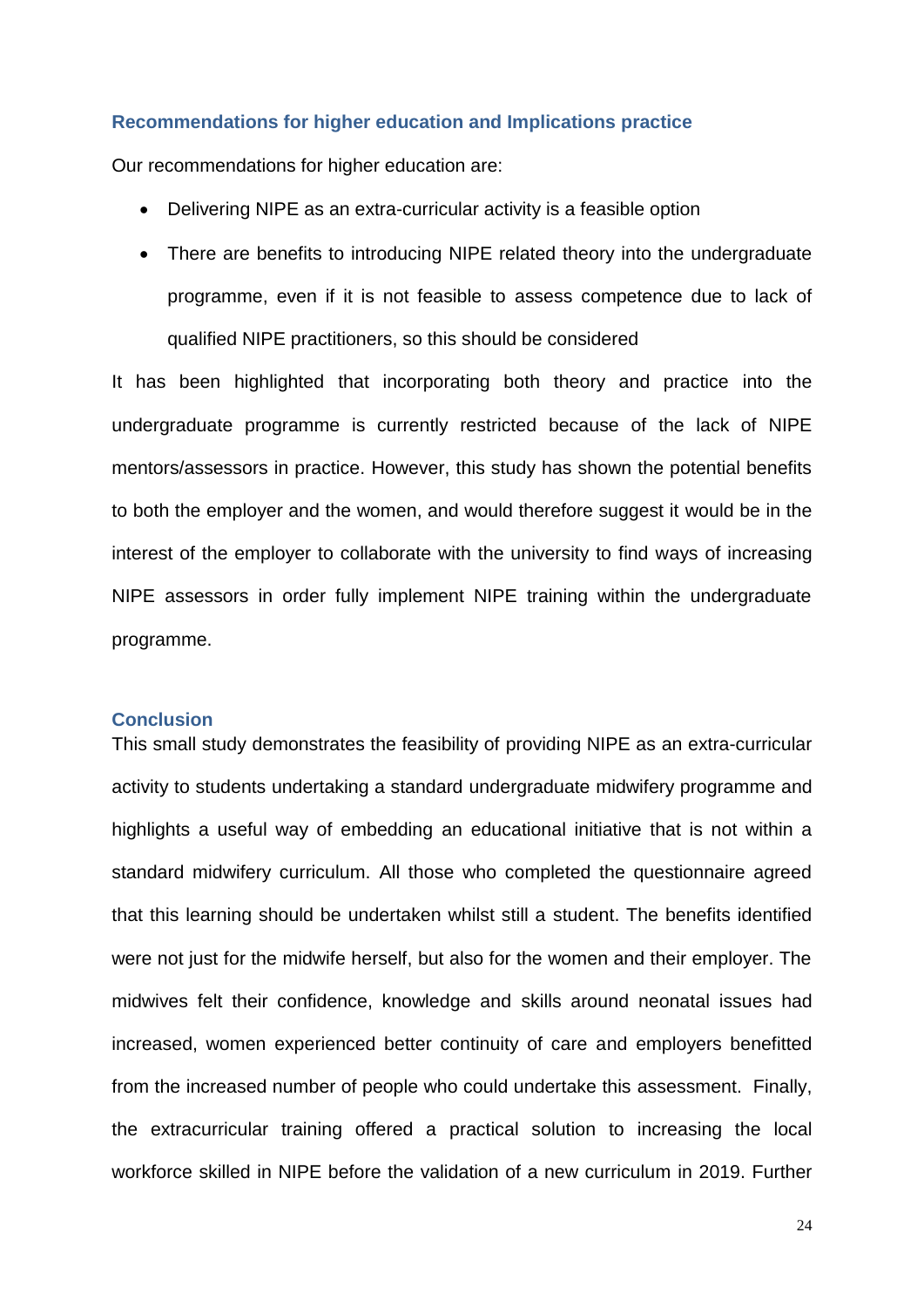research exploring the views of the qualified midwives who study alongside undergraduate students would enhance the potential for further collaborative learning.

### **References**

Australian Nursing and Midwifery Accreditation Council, 2014. Midwife Accreditation Standards. Available at:

[https://www.anmac.org.au/sites/default/files/documents/ANMAC\\_Midwife\\_Accreditati](https://www.anmac.org.au/sites/default/files/documents/ANMAC_Midwife_Accreditation_Standards_2014.pdf) [on\\_Standards\\_2014.pdf.](https://www.anmac.org.au/sites/default/files/documents/ANMAC_Midwife_Accreditation_Standards_2014.pdf) Accessed date: 5 November 2019.

Blake, D., 2012. Newborn examination: The student's role? British Journal of Midwifery 20 (12), 892-896.

Boud, D. Sampson, J. Cohen, R., 2001. Peer Learning in Higher Education: learning from and with each other. Kogam Page, London.

Carey M. Chick A. Kent B and Latour J. 2018. An exploration of peer-assisted learning in undergraduate nursing students in paediatric clinical settings: An ethnographic study. Nurse Education Today 65, 212-217. <https://doi.org/10.1016/j.nedt.2018.03.014>

X and Lomax, A., 2013. NHS UK Screening Committee, Newborn and Infant Physical Examination (NIPE): The Competency Tool. Study NIPE Educator's Study Day Presentation: 4<sup>th</sup> March 2013, London.

Creswell, J.W., Poth, C.N., 2018. Qualitative Inquiry and Research Design: Choosing Among Five Approaches. SAGE, Los Angeles.

Davies, L., 2008. Examination of the newborn: a holistic approach. The Practising Midwife 11 (4), 24-25.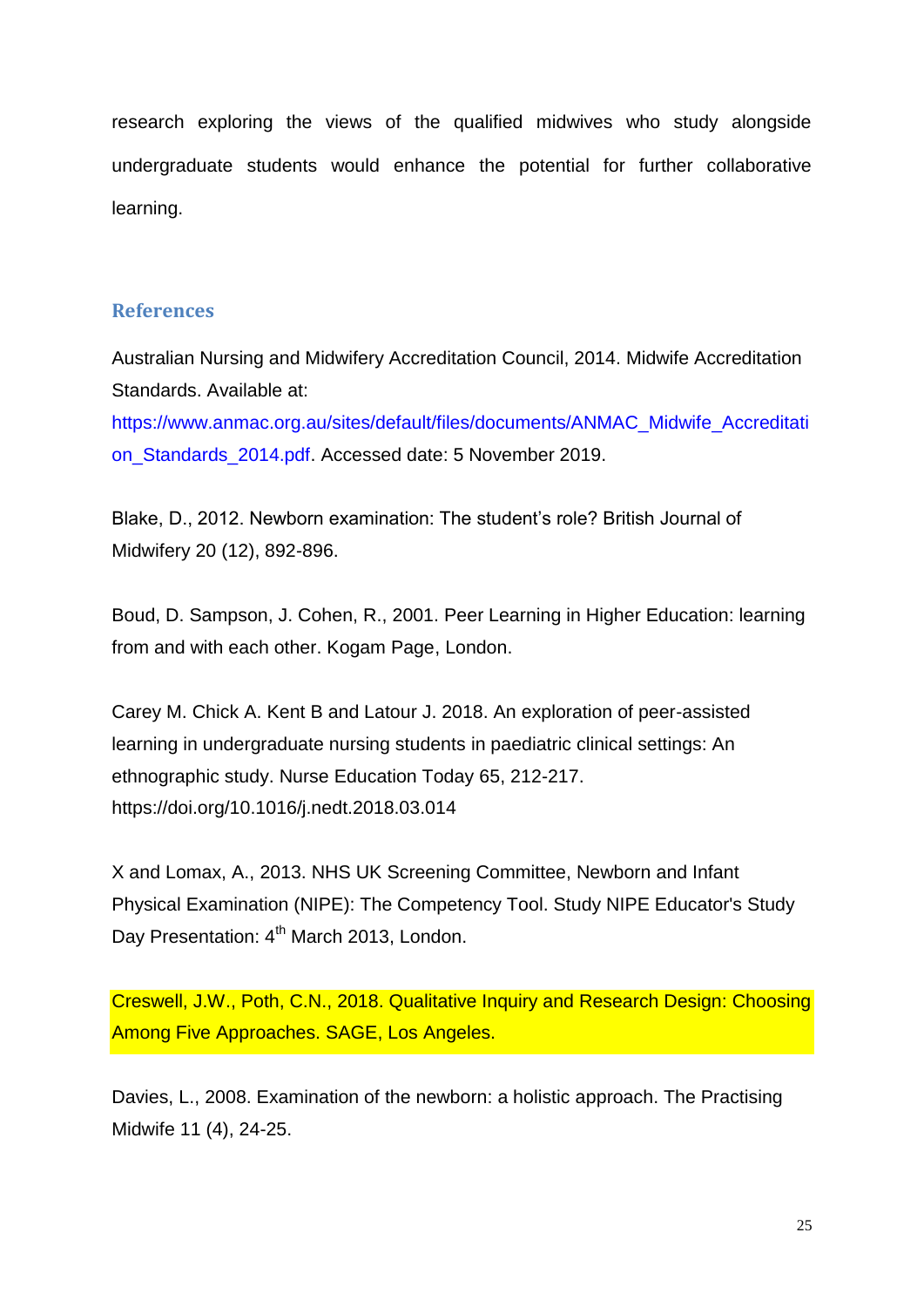Davis, A. and Elliman, D., 2008. Newborn examination: setting standards for consistency. Infant 4 (4), 116-120.

Department of Health, 2007. Maternity Matters: choice, access and continuity of care in a safe service. Department of Health, London.

Department of Health, 1993. Changing childbirth, part 1: report of the Expert Maternity Group. HMSO, London.

[Edwards,](https://www.cochranelibrary.com/cdsr/doi/10.1002/14651858.MR000008.pub4/information#MR000008-cr-0002) PJ., Roberts, I., Clarke, MJ., DiGuiseppi, C., Wentz, R., Kwan, I., Cooper, R., Felix, LM., and Pratap, S., 2009. Methods to increase response to postal or electronic questionnaires. Cochrane Systematic review. Available from: https://doi.org/10.1002/14651858.MR000008.pub4

Hall, D.M.B., and Elliman, D., 2006. Children for Health. 4th ed. Oxford University Press, Oxford

Hall, D.M.B., 1999. The role of the routine neonatal examination. British Medical Journal 318, 619-620. doi:<http://dx.doi.org/10.1136/bmj.318.7184.61> Holloway, I.,2008. A-Z of qualitative research in healthcare. second ed. Blackwell, Oxford.

Ireland, J. and van Teijlingen E. 2013. Normal birth: social-medical model. The Practising Midwife 16 (11), 17-20.

Jones, T. and Furber, C., 2017. The Newborn Infant Physical Examination: Incorporating the theory into midwifery education. British Journal of Midwifery 25 (9), 593-597.

Lanlehin, R., Noble, H. and McCourt, C., 2011. How well do midwives use skills and knowledge in examining newborns? British Journal of Midwifery 19 (11), 687-691.

Lomax, A., 2001. Expanding the midwife's role in examining the newborn. British Journal of Midwifery 9 (2), 100-102.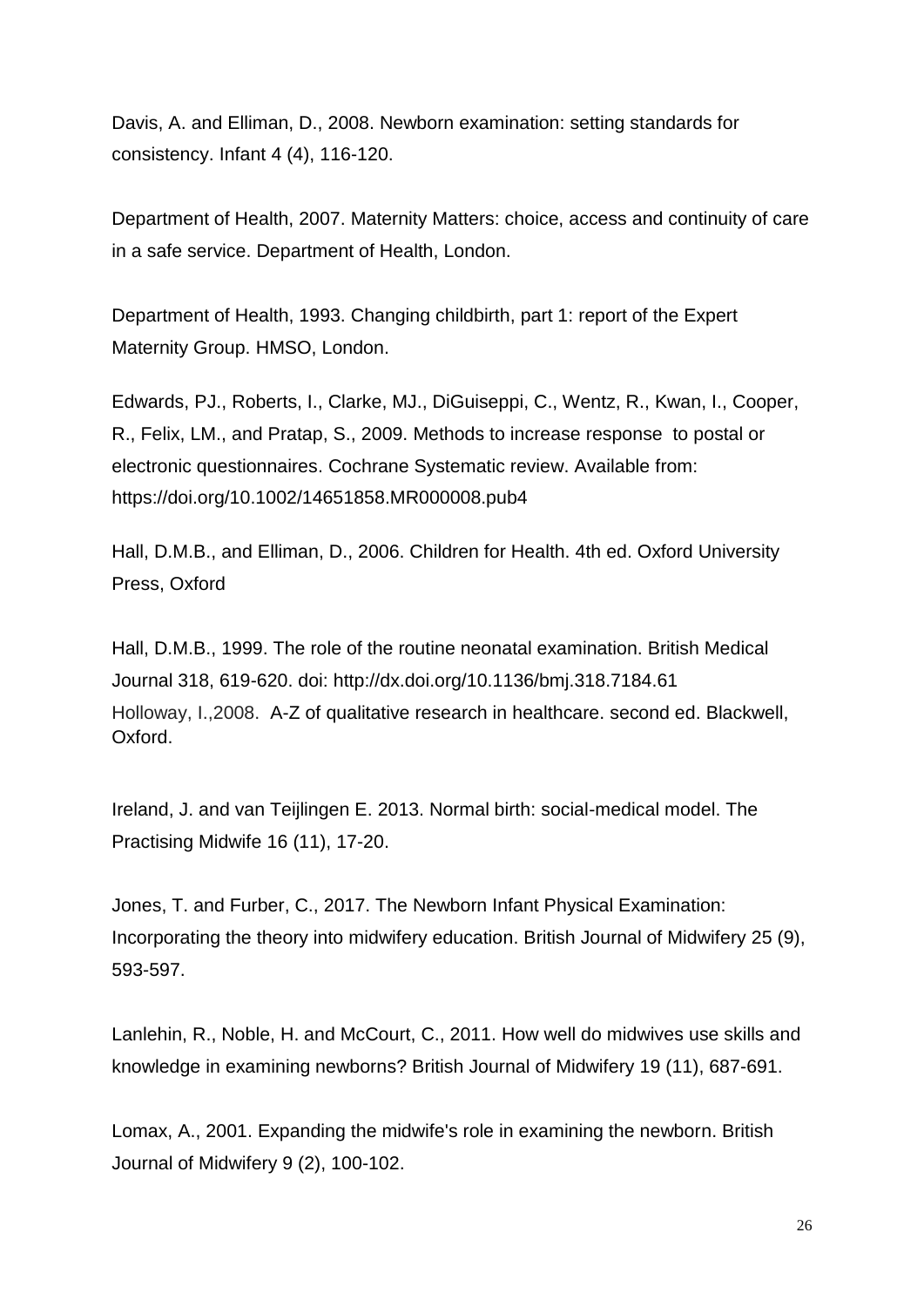McDonald, S., 2018. Integration of examination of the newborn into holistic midwifery practice: a grounded theory study. Evidence Based Midwifery 16(4), 128–135.

McDonald, S., 2008. Examining a newborn baby: are midwives using their skills? British Journal of Midwifery 16 (11), 722-724.

McCue, C., 2015. Data Mining and Predictive Analysis: Intelligence gathering and crime analysis 2<sup>nd</sup> edn. Butterwort-Heinemann. [https://doi.org/10.1016/C2013-0-](https://doi.org/10.1016/C2013-0-00434-3) [00434-3](https://doi.org/10.1016/C2013-0-00434-3)

McFadden, A. and Paterson, L., 2005. Examination of the Newborn: A Survey of Training Courses in England. University of Teeside and South Tees Hospitals NHS Trust. Unpublished.

Midwifery Council of New Zealand, 2015. Standards for approval of pre-registration midwifery education programmes and accreditation of tertiary education organisations [online]. Available from: [https://www.midwiferycouncil.health.nz/sites/default/files/professional](https://www.midwiferycouncil.health.nz/sites/default/files/professional-standards/Midwifery_Standards_2015_web_final.pdf%20Accessed%2012/10/2017)[standards/Midwifery\\_Standards\\_2015\\_web\\_final.pdf](https://www.midwiferycouncil.health.nz/sites/default/files/professional-standards/Midwifery_Standards_2015_web_final.pdf%20Accessed%2012/10/2017) 

National Institute for Health and Care Excellence., 2006. Postnatal care up to 8 weeks after birth. Available from: https://www.nice.org.uk/guidance/cg37

National Maternity Review, 2016. Better births: improving outcomes of maternity services in England. A five year forward view for maternity care. National Maternity Review, London. Available from: https://www.england.nhs.uk/wpcontent/uploads/2016/02/national-maternity-review-report.pdf

Nursing and Midwifery Council., 2017. Enabling Professionalism in Nursing and Midwifery Practice. Available from:

https://www.nmc.org.uk/globalassets/sitedocuments/other-publications/enablingprofessionalism.pdf?\_t\_id=1B2M2Y8AsgTpgAmY7PhCfg%3d%3d&\_t\_q=enabling+p rofessionalism&\_t\_tags=language%3aen%2csiteid%3ad6891695-0234-463b-bf74-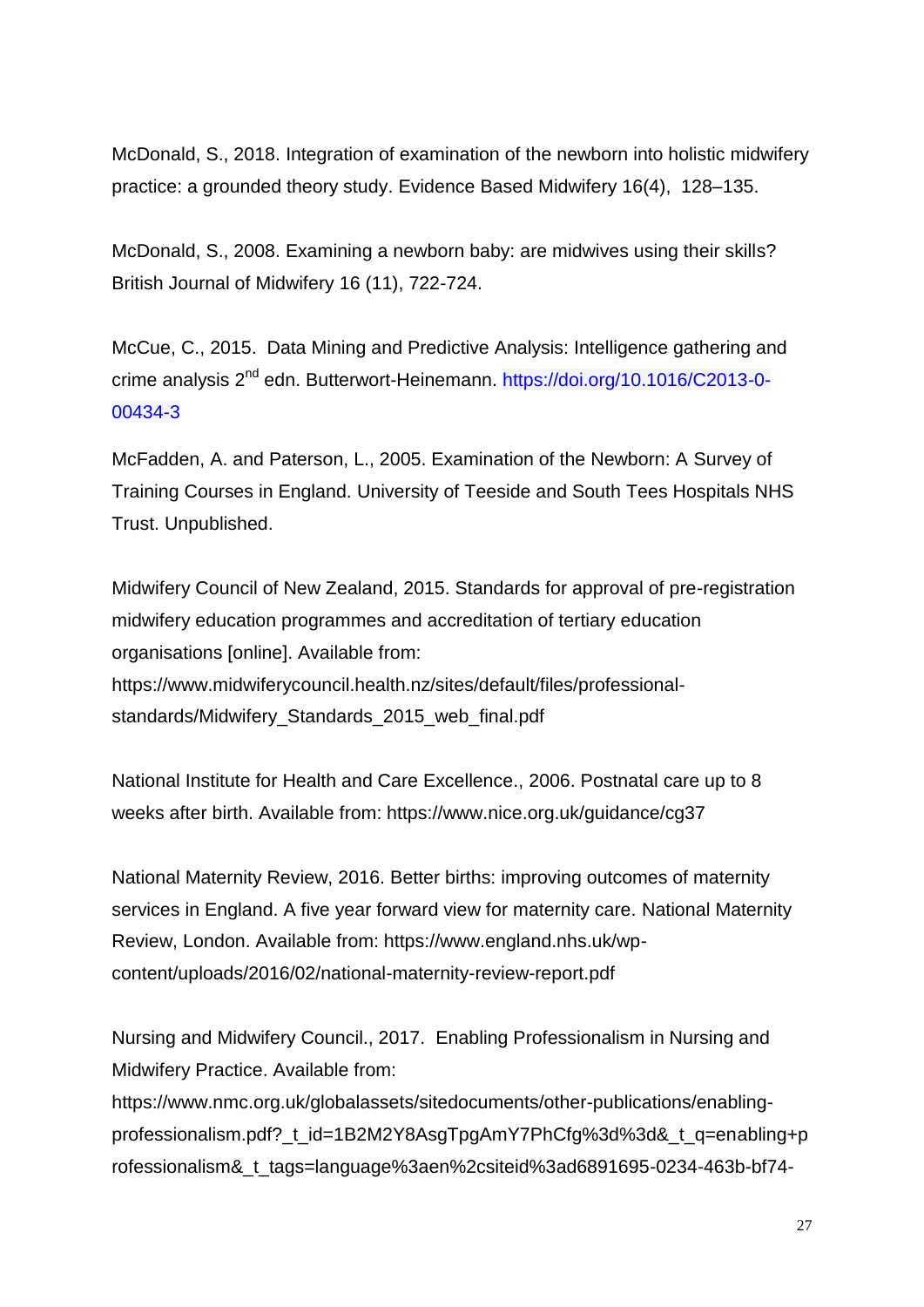1bfb02644b38&\_t\_ip=95.149.98.126&\_t\_hit.id=NMC\_Web\_Models\_Media\_Docume ntFile/ 9a081007-d29a-4658-a29a-edc6ebc692e9& t hit.pos=2

Nursing and Midwifery Council., 2015. Standards for pre-registration midwifery education. Available from: https://www.nmc.org.uk/globalassets/sitedocuments/standards/nmc-standards-forpreregistration-midwifery-education.pdf

Nursing and Midwifery Council., 2009. Standards for competence for registered midwives. Available from: [https://www.nmc.org.uk/globalassets/sitedocuments/standards/nmc-standards-for](https://www.nmc.org.uk/globalassets/sitedocuments/standards/nmc-standards-for-competence-for-registered-midwives.pdf)[competence-for-registered-midwives.pdf](https://www.nmc.org.uk/globalassets/sitedocuments/standards/nmc-standards-for-competence-for-registered-midwives.pdf)

National Screening Committee, 2008. NHS Newborn and Infant Physical Examination Standards and Competencies. NSC, London.

Public Health England., 2016. Newborn and Infant Physical Examination Screening Programme Handbook 2016/17. Department of Health, London.

Public Health England., 2017/2018. NHS public health functions agreement 2017- 18, Service specification No.21 NHS Newborn and Infant Physical Examination Screening Programme. Available from: [https://www.england.nhs.uk/wp](https://www.england.nhs.uk/wp-content/uploads/2017/06/service-specification-21.pdf)[content/uploads/2017/06/service-specification-21.pdf.](https://www.england.nhs.uk/wp-content/uploads/2017/06/service-specification-21.pdf)

Rogers, C., Yearley, C. and Jay, A., 2017. Education provision for the newborn physical examination as a post-registration module: National survey. British Journal of Midwifery 25 (2), 88-92.

Stanyer, R., and Hopper, H., 2019.Is the incorporation of the newborn examination in the pre-registration curriculum acceptable in clinical practice? A qualitative study. Nurse Education in Practice 35, 117-123.

Steel, D. 2007. Examining the newborn: why don't midwives use their skills. Midwifery 15 (12): 748-52.